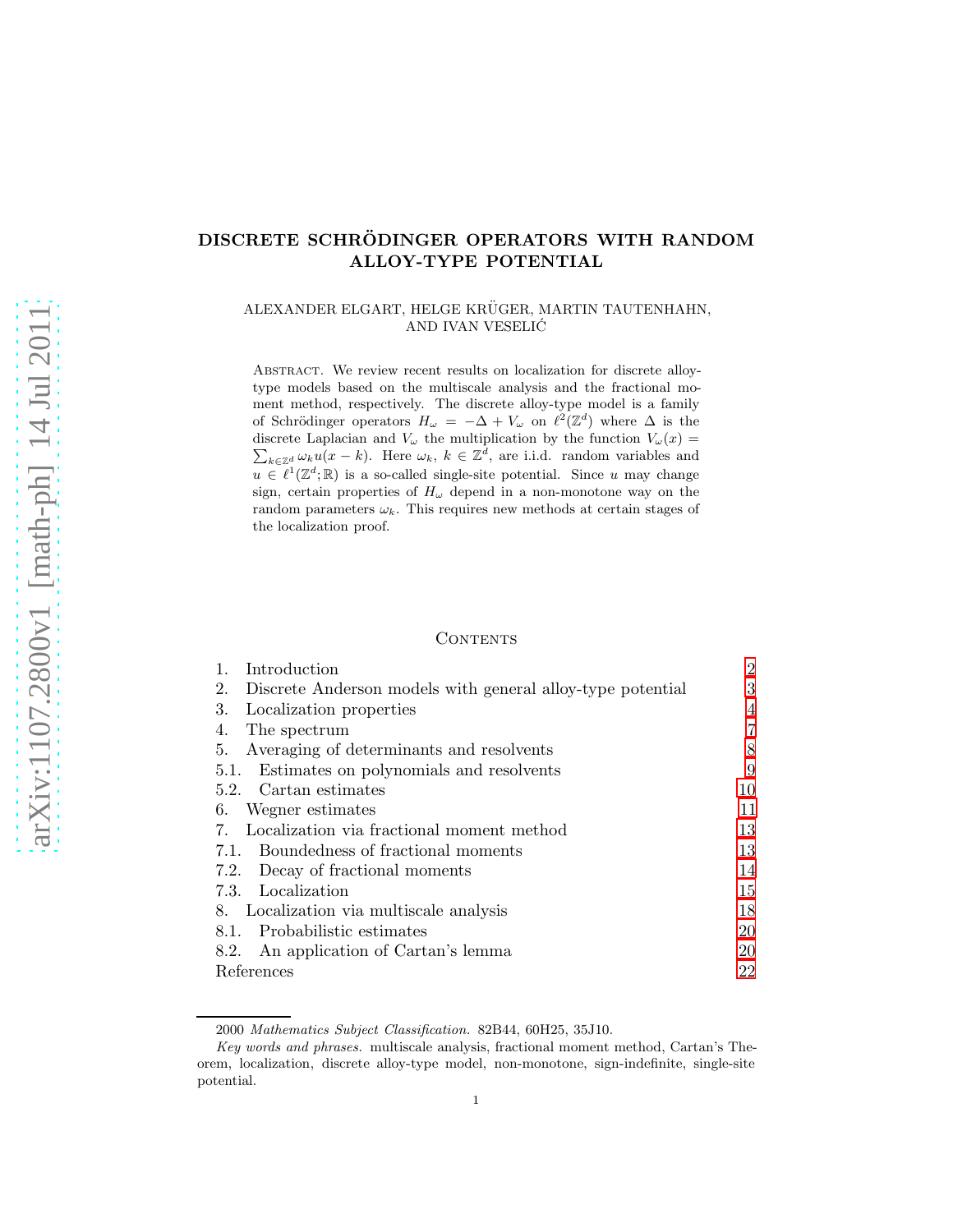#### 1. INTRODUCTION

<span id="page-1-0"></span>The paradigmatic model for the study of localization properties of quantum states of single electrons in disordered solids is the Anderson Hamiltonian on the lattice  $\mathbb{Z}^d$ . It consists of the sum of the finite difference Laplacian and a multiplication operator by a sequence of independent identically distributed random variables. There are two independent (though related in sprit) frequently used methods to prove rigorously in appropriate energy and disorder regimes localization statements: the multiscale analysis and the fractional moment method. Both of them rely strongly on the independence property of the random variables. If this property is removed much less is know. Specific cases of random fields with correlations which have been studied so far include the Gaussian field (cf. Section 4 of  $[DK91]$ ) and Section 4 of [\[AM93\]](#page-21-2)) and potentials whose distribution is given by a completely analytic Gibbs measure (cf. Section 5 of [\[DK91\]](#page-21-1) and [\[DS87\]](#page-22-0)).

A particularly problematic aspect of dependence are negative correlations between values of the potential at different lattice sites. This is intuitively clear when having in mind the role played by the local variation of eigenvalues in localization proofs. An example of a random potential which exhibits negative correlations is an Anderson or alloy-type potential with single-site potentials of changing sign: If one increases a single coupling constant there are regions in space where the potential increases and others where it decreases. Such models have been studied in a number of works devoted to the continuum setting, i.e. for operators on  $\mathbb{R}^d$ . In this paper we want to summarize and discuss a number of results which have been obtained more recently for their lattice counterparts.

The study of Anderson-type models with sign-indefinite single-site potentials can be seen as part of the interest attracted recently by several classes of random operators with a non-monotone dependence on the random variables. They exhibit a variety of intriguing features not encountered in the standard alloy-type model: Already when considering the very basic features of the spectrum as a subset of the real line, one sees that it makes an essential difference whether the operator depends in a monotone or non-monotone way on the random variables entering the model. For operators with monotone parameter dependence the spectral bottom of the operator family corresponds to the configuration where all random variables are set to one of the extremal values. Furthermore, in the monotone situation the band structure of the spectrum can be analyzed using rather basic bracketing arguments, see e.g. [\[KSS98b\]](#page-23-0). It is consistent with these elementary examples of the advantages of monotonicity that there is a rather good understanding of typical energy/disorder regimes where monotone models exhibit localization of waves, see the monographs and survey articles [\[Sto01,](#page-23-1) [KM07,](#page-22-1) [Ves07,](#page-24-0) [Kir08\]](#page-22-2).

If the dependence of the operator, respectively the quadratic form, on the random variables is not monotone, already the identification of the spectral minimum is a highly non-trivial question, see e.g. [\[BLS08,](#page-21-3) [KN09\]](#page-23-2). For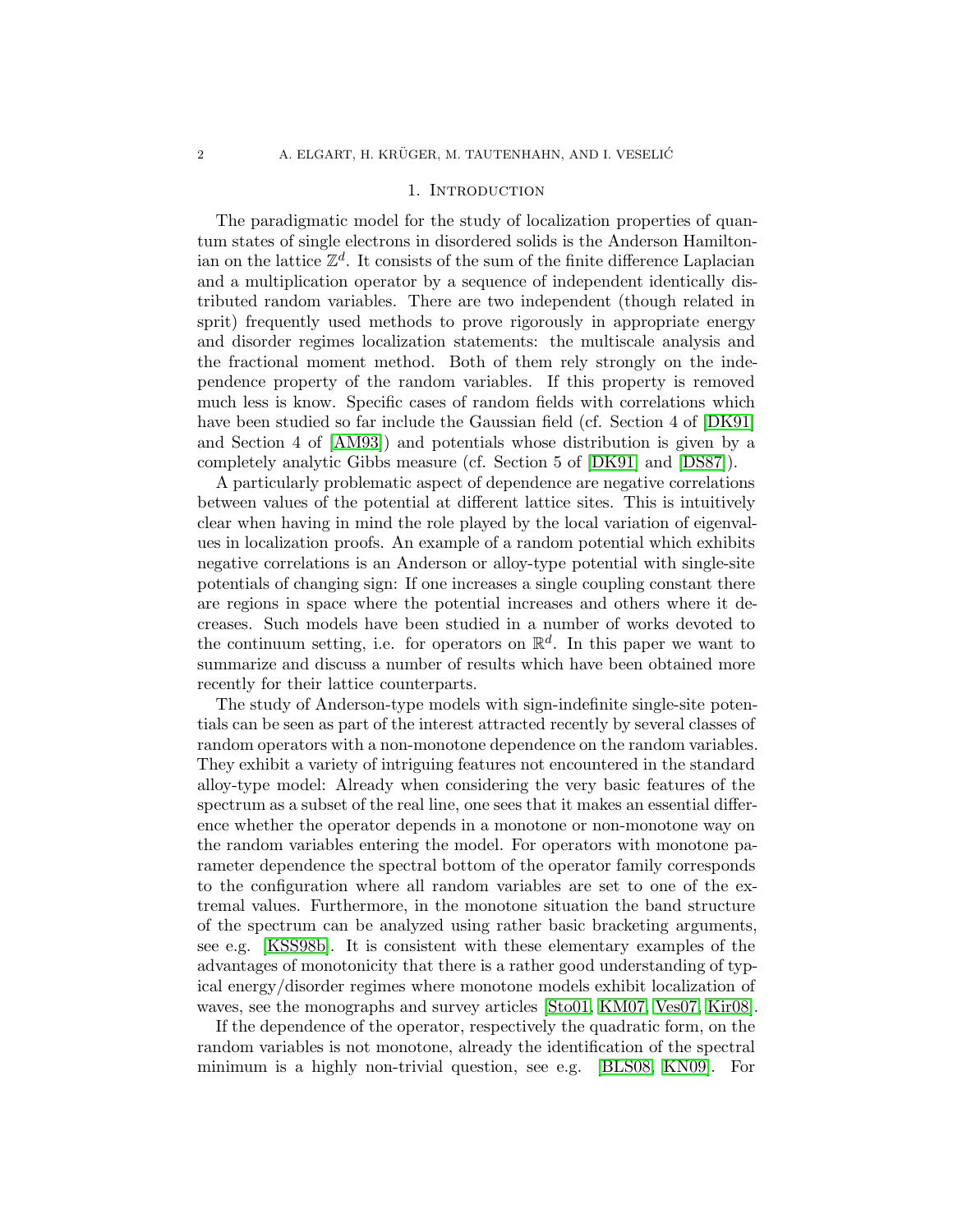more intricate properties, like the regularity of the density of states or the analysis of spectral fluctuation boundaries, the difference between monotone and non-monotone models is even more striking.

Nevertheless there has been a continuous effort to bring the understanding of models with non-monotone dependence on the randomness to a similar level as the one for monotone models. This includes alloy-type Schrödinger operators with single-site potentials of changing sign, see e.g. [\[Klo95,](#page-22-3) [Sto00,](#page-23-3) [Klo02,](#page-22-4) [Ves02,](#page-24-1) [HK02,](#page-22-5) [KV06,](#page-23-4) [KN09\]](#page-23-2), and their lattice counterparts cf. e.g. [\[Ves10b,](#page-24-2) [ETV10,](#page-22-6) [Ves10a,](#page-24-3) [TV10,](#page-23-5) [ETV11,](#page-22-7) Krü]. Electromagnetic Schrödinger operators with random magnetic field [\[Uek94,](#page-23-7) [Uek00,](#page-23-8) [HK02,](#page-22-5) [KNNN03,](#page-23-9) [Uek08,](#page-24-4) [Bou09,](#page-21-4) [EHc,](#page-22-8) [EHa,](#page-22-9) [EHb\]](#page-22-10), Laplace-Beltrami operators with random metrics [\[LPV04,](#page-23-10) [LPPV08,](#page-23-11) [LPPV09\]](#page-23-12), as well as the random displacement model, cf. e.g. [\[Klo93,](#page-22-11) [BLS08,](#page-21-3) [KLNS\]](#page-22-12), are other examples with non-monotonous parameter dependence.

Another relevant model without obvious monotonicity is a random potential given by a Gaussian stochastic field with sign-changing covariance function, c.f. [\[HLMW01,](#page-22-13) [Uek04,](#page-23-13) [Ves11\]](#page-24-5).

The methods which have been developed for the discrete alloy-type potentials with sign-indefinite single-site potentials presented here could be applied to other non-monotone models, as well. In fact the results of  $\operatorname{Kriil}$  apply to a much larger class of lattice Schrödinger operator with non-monotone, correlated random potential.

## <span id="page-2-0"></span>2. Discrete Anderson models with general alloy-type **POTENTIAL**

To define the random operators we will be looking at, we first introduce the corresponding Hilbert and probability spaces. Let  $d \geq 1$ . For  $x \in \mathbb{Z}^d$ we denote by  $|x|_1 = \sum_{i=1}^d |x_i|$  and  $|x|_{\infty} = \max\{|x_1|, \ldots, |x_d|\}$  the  $\ell^1$  and  $\ell^{\infty}$ norms on  $\mathbb{Z}^d$ . For  $\Gamma \subset \mathbb{Z}^d$  we introduce the Hilbert space  $\ell^2(\Gamma) = \{ \psi : \Gamma \to \mathbb{Z}^d \}$  $\mathbb{C}: \sum_{k\in\Gamma} |\psi(k)|^2 < \infty$  with inner product  $\langle \phi, \psi \rangle = \sum_{k\in\Gamma} \overline{\phi(k)} \psi(k)$ .

For each  $\Gamma \subset \mathbb{Z}^d$  we introduce a probability space  $(\Omega_{\Gamma}, \mathcal{A}_{\Gamma}, \mathbb{P}_{\Gamma})$ . Here  $\Omega_{\Gamma}$  is the product  $\Omega_{\Gamma} := \times_{k \in \Gamma} \mathbb{R}, \mathcal{A}_{\Gamma}$  is the associated product sigma algebra generated by cylinder sets, and  $\mathbb{P}_{\Gamma}(\mathrm{d}\omega) := \prod_{k \in \Gamma} \mu(\mathrm{d}\omega_k)$  the product measure, with  $\mu$  a probability measure on  $\mathbb R$  with bounded support. The mathematical expectation with respect to  $\mathbb{P}_{\Gamma}$  is denoted by  $\mathbb{E}_{\Gamma}$ . Note that the projections  $\Omega \ni \omega = {\{\omega_k\}_{k \in \Gamma} \mapsto \omega_j, \, j \in \Gamma \text{ give rise to a collection of}}$ independent identically distributed (i.i.d.) bounded real random variables. If  $\Gamma = \mathbb{Z}^d$  we will suppress the subscript  $\Gamma$  in  $\Omega_{\Gamma}, \mathbb{P}_{\Gamma}$  and  $\mathbb{E}_{\Gamma}$ .

<span id="page-2-1"></span>On  $\ell^2(\mathbb{Z}^d)$  we consider the discrete random Schrödinger operator

(1) 
$$
H_{\omega} := -\Delta + \lambda V_{\omega}, \quad \omega \in \Omega, \quad \lambda > 0.
$$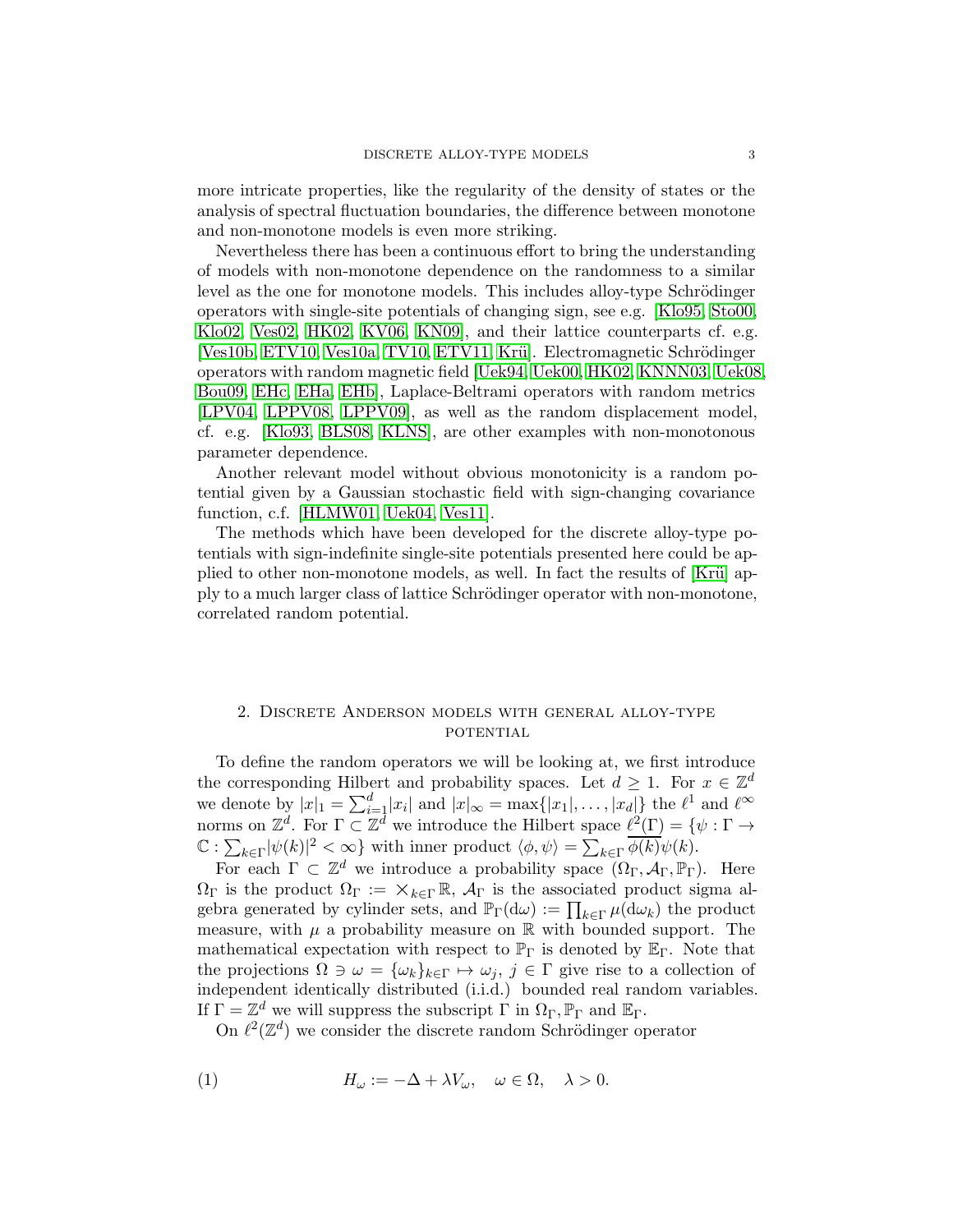Here  $\Delta, V_{\omega} : \ell^2 \left( \mathbb{Z}^d \right) \to \ell^2 \left( \mathbb{Z}^d \right)$  denote the discrete Laplace and a random multiplication operator defined by

$$
(\Delta \psi)(x) := \sum_{|e|_1 = 1} \psi(x + e) \quad \text{and} \quad (V_{\omega} \psi)(x) := V_{\omega}(x)\psi(x).
$$

The parameter  $\lambda$  models the strength of the disorder and  $\omega$  denotes the randomness. It enters the potential in the following way. Let the *single-site* potential  $u : \mathbb{Z}^d \to \mathbb{R}$  be a function in  $\ell^1(\mathbb{Z}^d;\mathbb{R})$ . We assume that the random potential  $V_{\omega}$  has an *alloy-type structure*, i.e. the potential value

$$
V_{\omega}(x) := \sum_{k \in \mathbb{Z}^d} \omega_k u(x - k)
$$

at a lattice site  $x \in \mathbb{Z}^d$  is a linear combination of the i.i.d. random variables  $\omega_k, k \in \mathbb{Z}^d$ , with coefficients provided by the single-site potential. We assume (without loss of generality) that  $0 \in \text{supp } u$ . The family of operators  $H_{\omega}$ ,  $\omega \in \Omega$ , in Eq. [\(1\)](#page-2-1) is called *discrete alloy-type model*.

Notice that the single-site potential  $u$  may change its sign. As a consequence the quadratic form associated to  $H_{\omega}$  does not necessarily depend in a monotone way on the random parameters  $\omega_k, k \in \mathbb{Z}^d$ . This is in sharp contrast to the properties of the standard Anderson model which corresponds to the choice of the single-site potential  $u = \delta_0$ . Here

$$
\delta_k(j) = \begin{cases} 1 \text{ if } k = j, \\ 0 \text{ else,} \end{cases}
$$

<span id="page-3-0"></span>denotes the Dirac function.

#### 3. Localization properties

We present several properties related to localization. They concern on the one hand several mathematical signatures of localization, and on the other estimates on the average of resolvents and number of eigenvalues in intervals of finite volume systems, which are instrumental in the arguments leading to localization. They are well established for the standard Anderson model on  $\mathbb{Z}^d$ , see e.g. [\[Sto01,](#page-23-1) [GK04,](#page-22-14) [Kir08\]](#page-22-2) and the references therein.

**Definition 3.1** (Dynamical localization). A selfadjoint operator H on  $\ell^2(\mathbb{Z}^d)$ is said to exhibit *dynamical localization* in the interval  $I \subset \mathbb{R}$ , if for every  $x \in \mathbb{Z}^d$  and  $p \geq 1$  we have

$$
\sup_{t\in\mathbb{R}}\Big(\sum_{n\in\mathbb{Z}^d}\big(1+|n|_{\infty}\big)^p\big|\langle\delta_n,\mathrm{e}^{-\mathrm{i}tH}\chi_I(H)\delta_x\rangle\big|^2\Big)<\infty.
$$

**Definition 3.2** (Spectral and exponential localization). Let  $I \subset \mathbb{R}$ . A selfadjoint operator  $H: \ell^2(\mathbb{Z}^d) \to \ell^2(\mathbb{Z}^d)$  is said to exhibit exponential local*ization in I*, if the spectrum of  $H$  in  $I$  is exclusively of pure point type, i.e.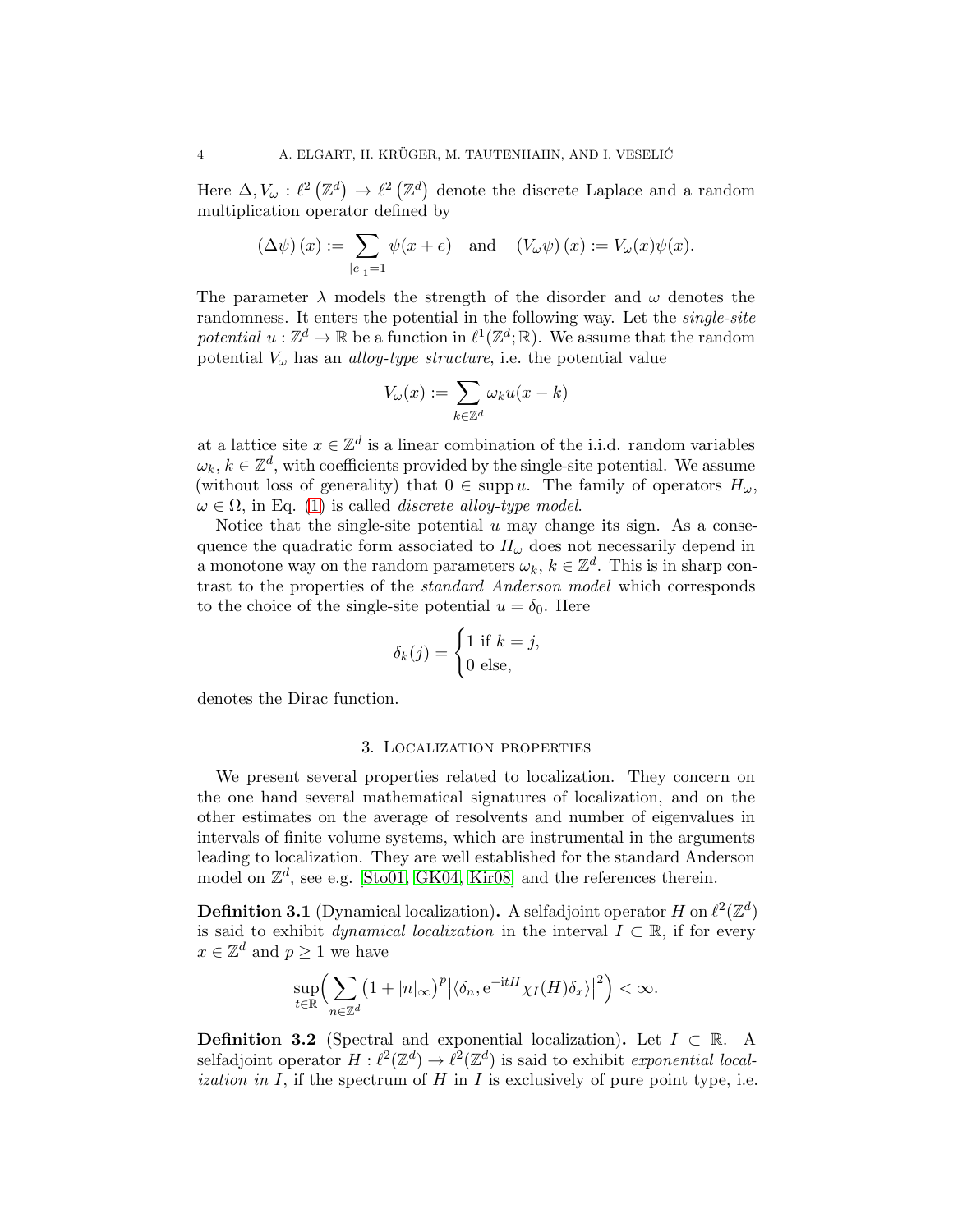$\sigma_{c}(H) \cap I = \emptyset$ , and the eigenfunctions of H corresponding to the eigenvalues in I decay exponentially. If  $I = \mathbb{R}$ , we say that H exhibits exponential localization.

A family of operators  $(H_{\omega})_{\omega}$  indexed by elements of a probability space  $(\Omega, \mathbb{P})$  is said to exhibit dynamical/exponential localization in the interval  $I \subset \mathbb{R}$  if the corresponding property holds for  $H_{\omega}$  for almost all  $\omega \in \Omega$ .

Several important properties of random Hamiltonians are defined in terms of restrictions to a finite system size. We review them next. Let  $\Gamma \subset \mathbb{Z}^d$ . We define  $P_{\Gamma}: \ell^2(\mathbb{Z}^d) \to \ell^2(\Gamma)$  by

$$
P_{\Gamma}\psi := \sum_{k \in \Gamma} \psi(k)\delta_k,
$$

where here  $\delta_k$  is the Dirac function in  $\ell^2$ The restricted operators  $\Delta_{\Gamma}, V_{\omega,\Gamma}, H_{\omega,\Gamma}: \ell^2(\Gamma) \to \ell^2(\Gamma)$  are defined by

$$
\Delta_{\Gamma} := P_{\Gamma} \Delta P_{\Gamma}^*, \quad V_{\omega, \Gamma} := P_{\Gamma} V_{\omega} P_{\Gamma}^*, \quad H_{\omega, \Gamma} := P_{\Gamma} H_{\omega} P_{\Gamma}^* = -\Delta_{\Gamma} + V_{\omega, \Gamma}.
$$

For  $z \in \mathbb{C} \backslash \sigma(H_{\omega,\Gamma})$  we define the corresponding resolvent  $G_{\omega,\Gamma}(z) := (H_{\omega,\Gamma} (z)^{-1}$  and the *Green function* 

$$
G_{\omega,\Gamma}(z;x,y):=\left\langle \delta_x,(H_{\omega,\Gamma}-z)^{-1}\delta_y\right\rangle,\quad x,y\in\mathbb{Z}^d.
$$

If  $\Gamma = \mathbb{Z}^d$  we drop the subscript  $\Gamma$  in  $H_{\omega,\Gamma}, G_{\omega,\Gamma}(z)$  and  $G_{\omega,\Gamma}(z;x,y)$ . If  $\Lambda \subset \mathbb{Z}^d$  is finite,  $|\Lambda|$  denotes the number of elements of  $\Lambda$ . We will use the notation  $\mathbb{R}^+ := \{x \in \mathbb{R} : x > 0\}.$ 

<span id="page-4-1"></span>Definition 3.3 (Decay of fractional moments of the Green function). There exist constants  $s \in (0,1)$  and  $A, \gamma \in \mathbb{R}^+$  such that for all  $\Gamma \subset \mathbb{Z}^d$ ,  $z \in \mathbb{C} \setminus \mathbb{R}$ and  $x, y \in \Gamma$  we have

$$
\mathbb{E}\left\{|G_{\omega,\Gamma}(z;x,y)|^s\right\} \le A e^{-\gamma|x-y|_{\infty}}.
$$

For  $x \in \mathbb{Z}^d$  and  $L > 0$ , we denote by  $\Lambda_{L,x} = \{k \in \mathbb{Z}^d : |x - k|_{\infty} \le L\}$ the cube of side length  $2L + 1$  centred at x. For the cube centered at zero we use the notation  $\Lambda_L = \Lambda_{L,0}$ . We also we write  $H_{\omega,L}$  instead of  $H_{\omega,\Lambda_L}$ and  $G_{\omega,L}(z)$  and  $G_{\omega,L}(z;x,y)$  instead of  $G_{\omega,\Lambda_L}(z)$  and  $G_{\omega,\Lambda_L}(z;x,y)$ . For  $\Lambda \subset \mathbb{Z}^d$  we denote by  $\partial^i \Lambda = \{k \in \Lambda : \# \{j \in \Lambda : |k - j|_1 = 1\} < 2d\}$  the interior boundary of  $\Lambda$  and by  $\partial^{\circ} \Lambda = \partial^i \Lambda^c$  the exterior boundary of  $\Lambda$ . Here  $\Lambda^c = \mathbb{Z}^d \setminus \Lambda$  denotes the complement of  $\Lambda$ .

**Definition 3.4** (Wegner estimate). There are constants  $C_{W}, L_0 \in \mathbb{R}^+, b \geq 0$ 1, and a function  $f : \mathbb{R}^+ \to \mathbb{R}^+$  satisfying  $\lim_{\varepsilon \to 0} f(\varepsilon) = 0$  such that we have for any  $L \geq L_0, E \in \mathbb{R}$  and  $\varepsilon \in (0,1)$ 

<span id="page-4-0"></span>
$$
\mathbb{P}\left\{ [E-\varepsilon, E+\varepsilon] \cap \sigma(H_{\omega,L}) \neq \emptyset \right\} \leq \mathbb{E}\left\{ \text{Tr}\left[ \chi_{[E-\varepsilon, E+\varepsilon]}(H_{\omega,L}) \right] \right\}
$$
\n
$$
\leq C_{\mathcal{W}} f(\varepsilon) (2L+1)^{bd}.
$$

In specific applications of a Wegner estimate (for example as an ingredient for the multiscale analysis) one needs a specific rate of decay on the function f near zero. The original estimate of Wegner [\[Weg81\]](#page-24-6) corresponds to  $f(\varepsilon)$  =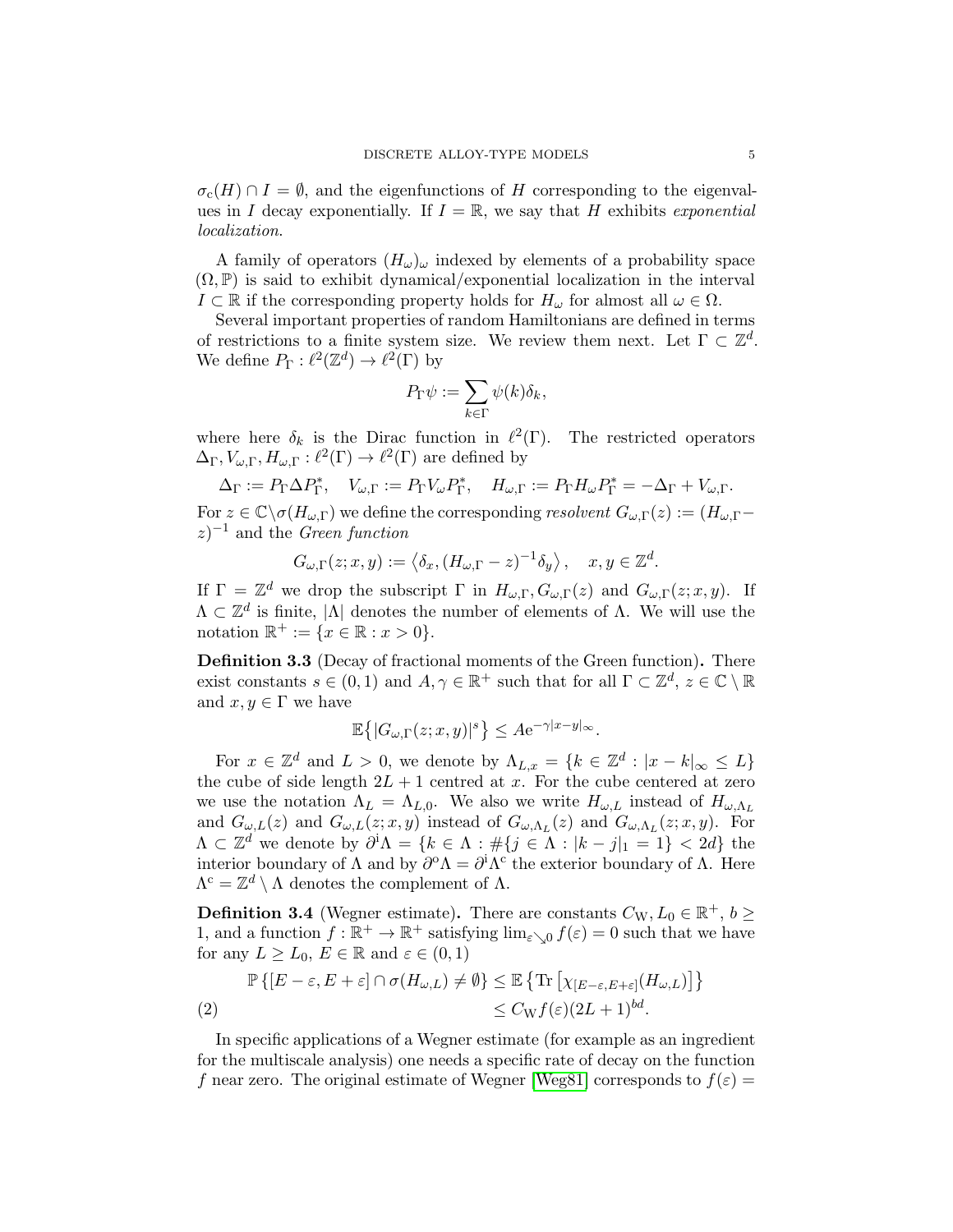$\varepsilon$  and  $b = 1$  and implies the Lipschitz-continuity of the integrated density of states. In many situations one can establish [\(2\)](#page-4-0) with  $b = 1$  or  $b = 2$ and  $f(\varepsilon) = \varepsilon^a$  for  $a \in (0,1)$ . In certain situations variants of the Wegner estimate which do not control only global property  $d(E, \sigma(H_{\omega,L}) \leq \varepsilon$  but also specific coefficients of the resolvent, as well, need to be used, cf. Section  $8.2$  or [\[Bou09,](#page-21-4) Krü].

**Definition 3.5.** Let  $m, L > 0$ ,  $x \in \mathbb{Z}^d$  and  $E \in \mathbb{R}$ . A cube  $\Lambda_{L,x}$  is called  $(m, E)$ -regular (for a fixed potential), if  $E \not\in \sigma(H_{\Lambda_{L,x}})$  and

$$
\sup_{w \in \partial^i \Lambda_{L,x}} |G_{\Lambda_{L,x}}(E; x, w)| \le e^{-mL}.
$$

Otherwise we say that  $\Lambda_{L,x}$  is  $(m, E)$ -singular.

Rather than looking at the fractional moments of the Green function one can consider the probability of a box to be regular. The decay of these probabilities is closely related to the localization phenomenon. For simplicity we define one variant of this decay property and restrict ourselves to the case of finitely supported single-site potentials  $u$ .

**Definition 3.6** (Probabilistic decay of Green's function). Let  $\Theta := \text{supp } u$ be finite,  $I \subset \mathbb{R}$  be an interval and let  $p > d$ ,  $L_0 > 1$ ,  $\alpha \in (1, 2p/d)$  and  $m > 0$ . Set  $L_k = L_{k-1}^{\alpha}$ , for  $k \in \mathbb{N}$ . For any  $k \in \mathbb{N}_0$ 

 $\mathbb{P}\{\forall E \in I \text{ either } \Lambda_{L_k,x} \text{ or } \Lambda_{L_k,y} \text{ is } (m, E)\text{-regular}\} \geq 1 - L_k^{-2p}$ 

for any  $x, y \in \mathbb{Z}^d$  with  $|x - y|_{\infty} \ge 2L_k + \text{diam}\,\Theta + 1$ .

Here we denote for finite  $\Gamma \subset \mathbb{Z}^d$  by diam  $\Gamma$  the diameter of  $\Gamma$  with respect to the supremum norm, i.e. diam  $\Gamma = \sup_{x,y \in \Gamma} |x - y|_{\infty}$ . In the subsequent sections we describe which of these localization properties have been proven for the non-monotone model we are interested in.

The most general result concerning (large disorder) localization for the discrete alloy-type model is [Krü]. Krüger proves for exponentially decaying single-site potentials dynamical localization in the case of sufficiently large disorder. Indeed, this result applies for a class of models including the discrete alloy-type model with exponentially decaying singe-site potential as a special case. Notice that dynamical localization implies spectral localization via the RAGE-Theorem, see e.g. [\[Sto10\]](#page-23-14), but not vice versa as examples in [\[dRJLS96\]](#page-22-15) show. The proof of Krüger's result uses the multiscale analysis and is discussed in Section [8.](#page-17-0)

There are also localization results not using the multiscale analysis but the fractional moment method. In [\[ETV10\]](#page-22-6) the authors prove exponential localization in the case of space dimension  $d = 1$ , compactly supported singlesite potentials and sufficiently large disorder. This result was extended in [\[ETV11\]](#page-22-7) to arbitrary space dimension assuming that the single-site potential has fixed sign at the boundary of its support, a property which can be assumed without loss of generality in  $d = 1$ . This result is discussed in Section [7.](#page-12-0)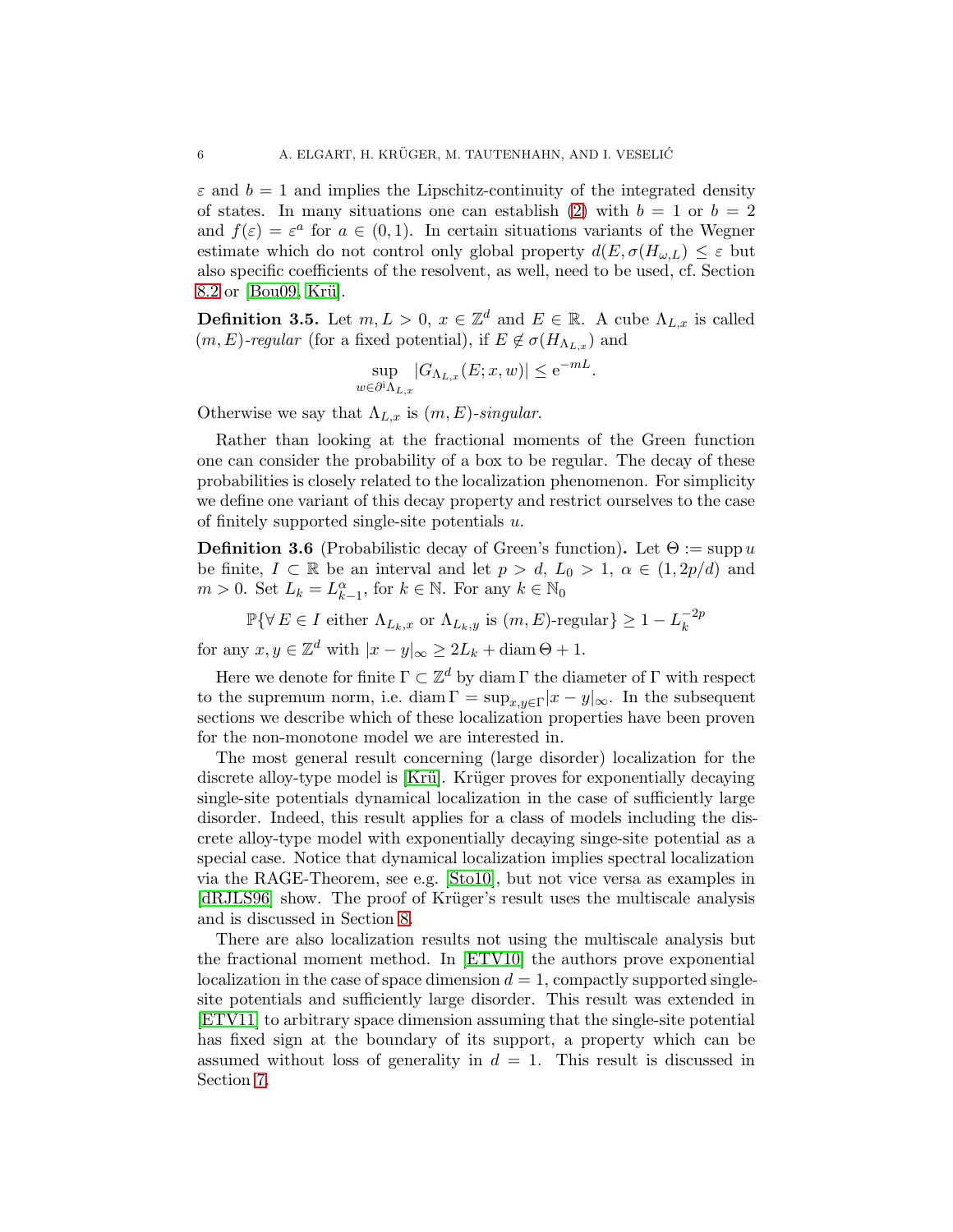In Section [5](#page-7-0) we present certain estimates concerning averages of polynomials and resolvents which are fundamental for the results presented in Sections [7](#page-12-0) and [8.](#page-17-0)

In Section [6](#page-10-0) we discuss certain results on Wegner estimates for the discrete alloy-type model [\[Ves10a,](#page-24-3) [PTV11\]](#page-23-15). With the help of such Wegner-estimates one can implement a proof of localization via the multiscale analysis in the regime where an appropriate initial length scale estimate is available.

<span id="page-6-0"></span>In the following Section [4](#page-6-0) we show that the almost sure spectrum of the discrete alloy-type model is an interval.

## 4. The spectrum

Before studying the properties of the spectral measure under the Lebesgue decomposition, one wants to understand basic features of the set  $\Sigma \subset \mathbb{R}$ which coincides with the spectrum of  $H_{\omega}$  almost surely. This concerns in particular the infimum and supremum of the spectrum and internal spectral edges (if any). For the standard Anderson model there is a nice formula for the spectrum:

$$
\Sigma = [-2d, 2d] + \operatorname{supp} \mu
$$

where  $[-2d, 2d]$  is the spectrum of the free Laplacian  $\Delta$  and supp  $\mu$  the spectrum of the multiplication operator given by the random potential. Related descriptions of  $\Sigma$  for the (continuum) alloy-type model have been studied in [\[KM82\]](#page-22-16). In particular, a description of  $\Sigma$  in terms of admissible potentials was given. In many cases this class consists of an appropriate family of peri-odic potentials. Let us quote a specific result from [\[KSS98b\]](#page-23-0): If  $S := \text{supp }\mu$ is a bounded interval and the single-site potential  $u$  is non negative, then

$$
\Sigma = \bigcup_{\kappa \in S} \sigma \left( -\Delta + \kappa \sum_{n \in \mathbb{Z}^d} u(\cdot - n) \right).
$$

The proof of this equality uses that  $u$  has fixed sign and is thus not applicable in our case. Our result about the set  $\Sigma$  is

**Theorem 4.1.** Let  $H_{\omega}$  be a discrete random Schrödinger operators as in [\(1\)](#page-2-1). If  $S := \text{supp}\,\mu$  is bounded and connected, then the spectrum of  $H_{\omega}$  is almost surely an interval.

*Proof.* Denote by  $\Sigma$  the almost sure spectrum of  $H_{\omega}$ . It is well know that

$$
\Sigma = \bigcup_{\omega \in S^{\mathbb{Z}^d}} \sigma(H_\omega)
$$

cf. the discussion in Section 6 of [\[Kir89\]](#page-22-17). Now we assume  $0 \in S$  without loss of generality. For  $\omega \in S^{\mathbb{Z}^d}$  and  $t \in [0,1]$  denote  $t \cdot \omega = (t\omega_x)_{x \in \mathbb{Z}^d}$  the scaled configuration. We then have that  $\sigma(H_{0\cdot\omega}) = [-2d, 2d]$ . Fix now  $\omega \in S^{\mathbb{Z}^d}$ . We show that

$$
\Sigma_{\omega} = \bigcup_{t \in [0,1]} \sigma(H_{t \cdot \omega})
$$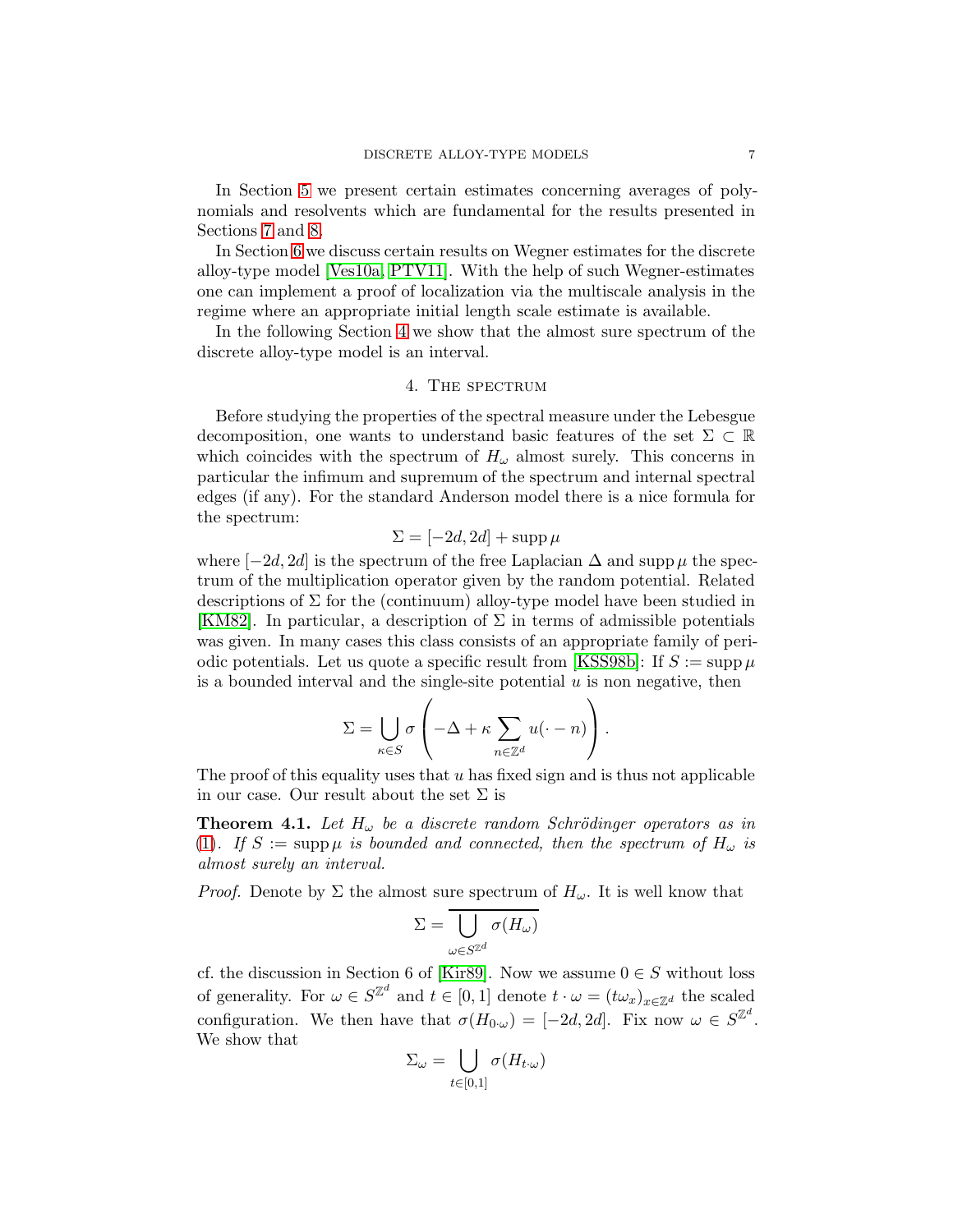is an interval. For this purpose note that  $\sigma(H_{0\cdot\omega}) = [-2d, 2d]$  and that the spectral maximum and spectral minimum

$$
[0,1] \ni t \mapsto \max \sigma(H_{t\cdot\omega}), \quad [0,1] \ni t \mapsto \min \sigma(H_{t\cdot\omega})
$$

are continuous functions of t. This follows by the min-max-principle. Thus

$$
\Sigma_{\omega} = \left[ \min_{t \in [0,1]} \min \sigma(H_{t \cdot \omega}), \max_{t \in [0,1]} \max \sigma(H_{t \cdot \omega}) \right] \supset [-2d, 2d].
$$

Choose now  $\lambda \in \bigcup_{\omega \in S^{\mathbb{Z}^d}} \sigma(H_\omega)$ . Then there exists  $\tilde{\omega} \in S^{\mathbb{Z}^d}$  such that  $\lambda \in$  $\sigma(H_{\tilde{\omega}}) \subset \Sigma_{\tilde{\omega}}$ . Since the latter set is an interval containing  $[-2d, 2d]$ , it follows that  $\Sigma$  is an interval.

#### 5. Averaging of determinants and resolvents

<span id="page-7-0"></span>In the energy regime where localization holds, eigenvalues are sensitive to fluctuations of the random potential. In particular, the mathematical expectation leads to a regularization of the finite volume eigenvalue counting function. Likewise, (appropriate) averages of the resolvent enjoy boundedness properties which are impossible to hold for resolvent associated to individual realizations of the random potential. In this section we discuss bounds of the type indicated above and in the following sections their relation to localization proofs.

We start with a well known weak  $L^1$ -bound formulated in Lemma [5.1](#page-7-1) (see e.g.  $[AEN<sup>+</sup>06, Proposition 3.1]$  for a more general result), which can be used to obtain bounds on certain averages of resolvents in the monotone case, i.e. where the single-site potential  $u$  is non-negative. Recall, a densely defined operator T on some Hilbert space H with inner product  $\langle \cdot, \cdot \rangle_{\mathcal{H}}$  is called *dissipative* if  $\text{Im}\langle x, Tx \rangle_{\mathcal{H}} \geq 0$  for all  $x \in D(T)$ .

<span id="page-7-1"></span>**Lemma 5.1.** Let  $A \in \mathbb{C}^{n \times n}$  be a dissipative matrix,  $V \in \mathbb{R}^{n \times n}$  diagonal and strictly positive definite and  $M_1, M_2 \in \mathbb{C}^{n \times n}$  be arbitrary matrices. Then there exists a constant  $C_W$  (independent of A, V,  $M_1$ ,  $M_2$  and n), such that

$$
\mathcal{L}\big\{r \in \mathbb{R} : \|M_1(A + rV)^{-1}M_2\|_{\text{HS}} > t\big\} \le C_{\text{W}} \|M_1V^{-1/2}\|_{\text{HS}} \|M_2V^{-1/2}\|_{\text{HS}} \frac{1}{t}.
$$

Here,  $\mathcal L$  denotes the Lebesque-measure and  $\lVert \cdot \rVert_{\text{HS}}$  the Hilbert Schmidt norm.

If the single-site potential u has fixed sign (and compact support) Lemma [5.1](#page-7-1) is applicable and yields (together with a decoupling argument) the decay of fractional moments of the Green function. A generalization of Lemma [5.1](#page-7-1) also applies to the continuous alloy-type model on  $L^2(\mathbb{R}^d)$  to obtain bounds on fractional moments of the Green function, see [\[AEN](#page-21-5)+06].

Since we allow the single-site potential to change its sign, we want to get rid of the positivity assumption on the operator  $V$ . The first observation is, that if one considers averages of determinants, then the definiteness of V plays no longer a role.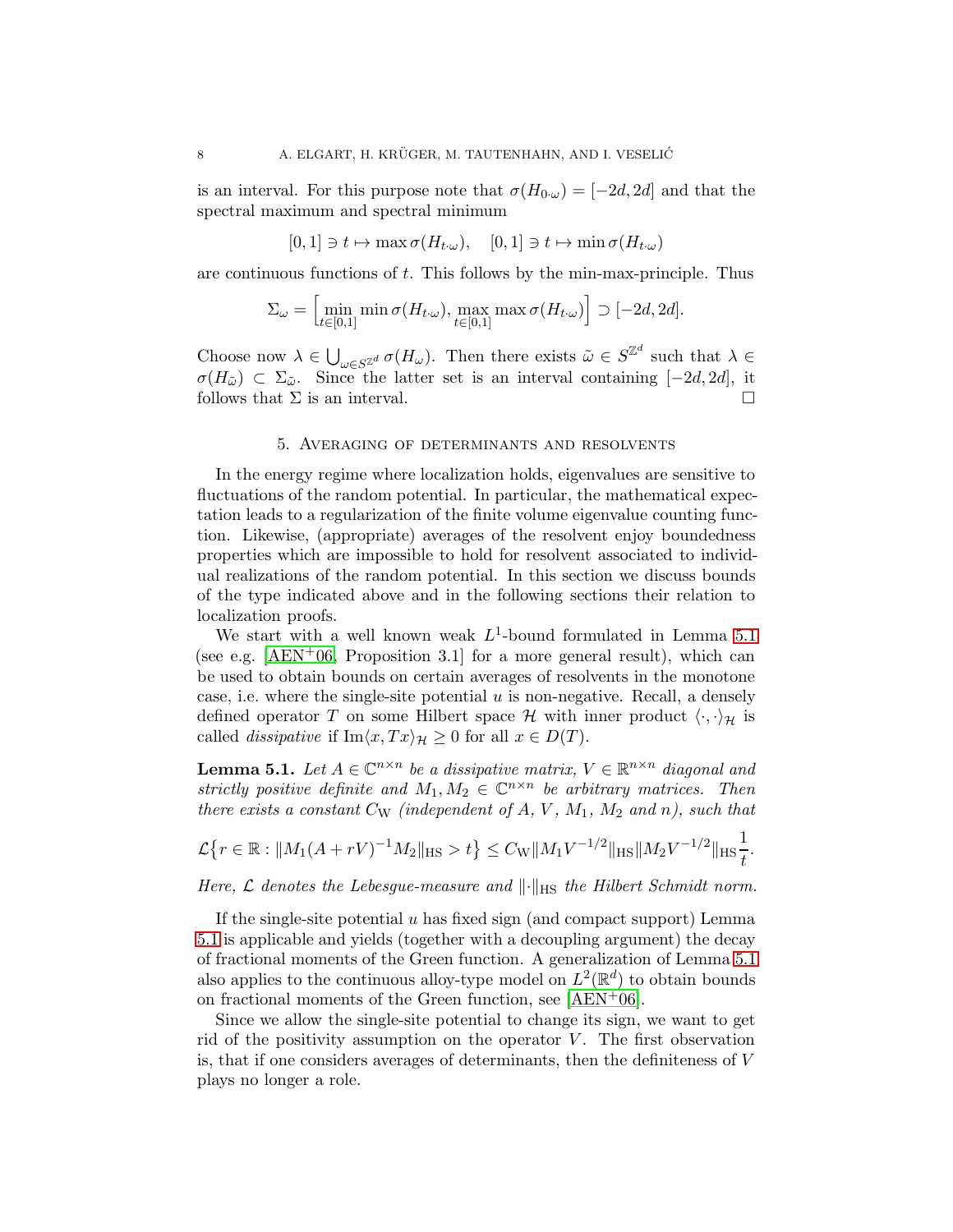<span id="page-8-0"></span>5.1. Estimates on polynomials and resolvents. In this section, we dis-cuss estimates as used by Elgart, Tautenhahn, and Veselić in [\[ETV10\]](#page-22-6) and [\[ETV11\]](#page-22-7).

<span id="page-8-2"></span>**Lemma 5.2** ([\[ETV10\]](#page-22-6)). Let  $n \in \mathbb{N}$ ,  $P(x) = x^n + \dots$  a polynomial of degree n, and  $0 \le \rho \in L^1(\mathbb{R}) \cap L^{\infty}(\mathbb{R})$  and  $s \in (0,1)$ . Then we have

(3) 
$$
\int_{\mathbb{R}} \frac{1}{|P(x)|^{s/n}} \rho(x) dx \leq ||\rho||_{L^{1}}^{1-s} ||\rho||_{\infty}^{s} \frac{2^{s} s^{-s}}{1-s}.
$$

<span id="page-8-1"></span>In [\[ETV10\]](#page-22-6), this result is stated as

$$
\int_{\mathbb{R}} \left| \det(A + rV) \right|^{-s/n} \rho(r) dr \leq \left| \det V \right|^{-s/n} \|\rho\|_{L^{1}}^{1-s} \|\rho\|_{\infty}^{s} \frac{2^{s} s^{-s}}{1-s}
$$
  

$$
\leq \left| \det V \right|^{-s/n} \left( \lambda^{-s} \|\rho\|_{L^{1}} + \frac{2\lambda^{1-s}}{1-s} \|\rho\|_{\infty} \right)
$$

holds for  $\lambda > 0$ ,  $A \in \mathbb{C}^{n \times n}$ , and  $V \in \mathbb{C}^{n \times n}$  invertible. Since  $r \mapsto \frac{1}{\det(V)} \det(A +$  $rV$ ) is a monic polynomial of degree n, [\(3\)](#page-8-1) implies this statement. For the converse, use that  $P(x) = x^n + \sum_{j=0}^{n-1} \alpha_j x^j$  can be rewritten in terms of the companion matrix as

$$
P(x) = \det(x+A), \quad A = \begin{pmatrix} 0 & 0 & \dots & 0 & -\alpha_0 \\ 1 & 0 & \dots & 0 & -\alpha_1 \\ \vdots & \vdots & \ddots & \vdots & \vdots \\ 0 & 0 & \dots & 0 & -\alpha_{n-1} \\ 0 & 0 & \dots & 1 & -\alpha_n \end{pmatrix}
$$

The given form of Lemma  $5.2$  has the advantage that its relation to Pólya's inequality becomes more apparent. Namely, that for any polynomial  $P(x) =$  $x^n + \ldots$  of degree *n*, we have

(4) 
$$
|\{x \in \mathbb{R} : |P(x)| \le \alpha\}| \le 4\left(\frac{\alpha}{2}\right)^{\frac{1}{n}}
$$

for  $\alpha > 0$ .

In  $d = 1$  the bound from Lemma [5.2](#page-8-2) is precisely what is needed to show the boundedness of averaged fractional powers of the Green function, since certain matrix elements of the Green function can be represented as an inverse of a determinant of the above type. More precisely, if  $d = 1$  and supp  $u = \{0, 1, \ldots, n-1\}$  then we have for all  $x \in \mathbb{Z}$  and  $z \in \mathbb{C} \setminus \mathbb{R}$ 

$$
|G_{\omega}(z;x,x+n-1)| = \frac{1}{|\det(A + \omega_x \lambda V)|},
$$

where  $V \in \mathbb{R}^{n \times n}$  is diagonal with diagonal elements  $u(k-x)$ ,  $k = x, \ldots, x +$  $n-1$ , and where  $A \in \mathbb{C}^{n \times n}$  is independent of  $\omega_x$ . By Lemma [5.2](#page-8-2) one obtains a bound on the expectation of an averaged fractional power on certain Green's function elements, which is sufficient to start the proof of localization via the fractional moment method. See [\[ETV10\]](#page-22-6) for details.

.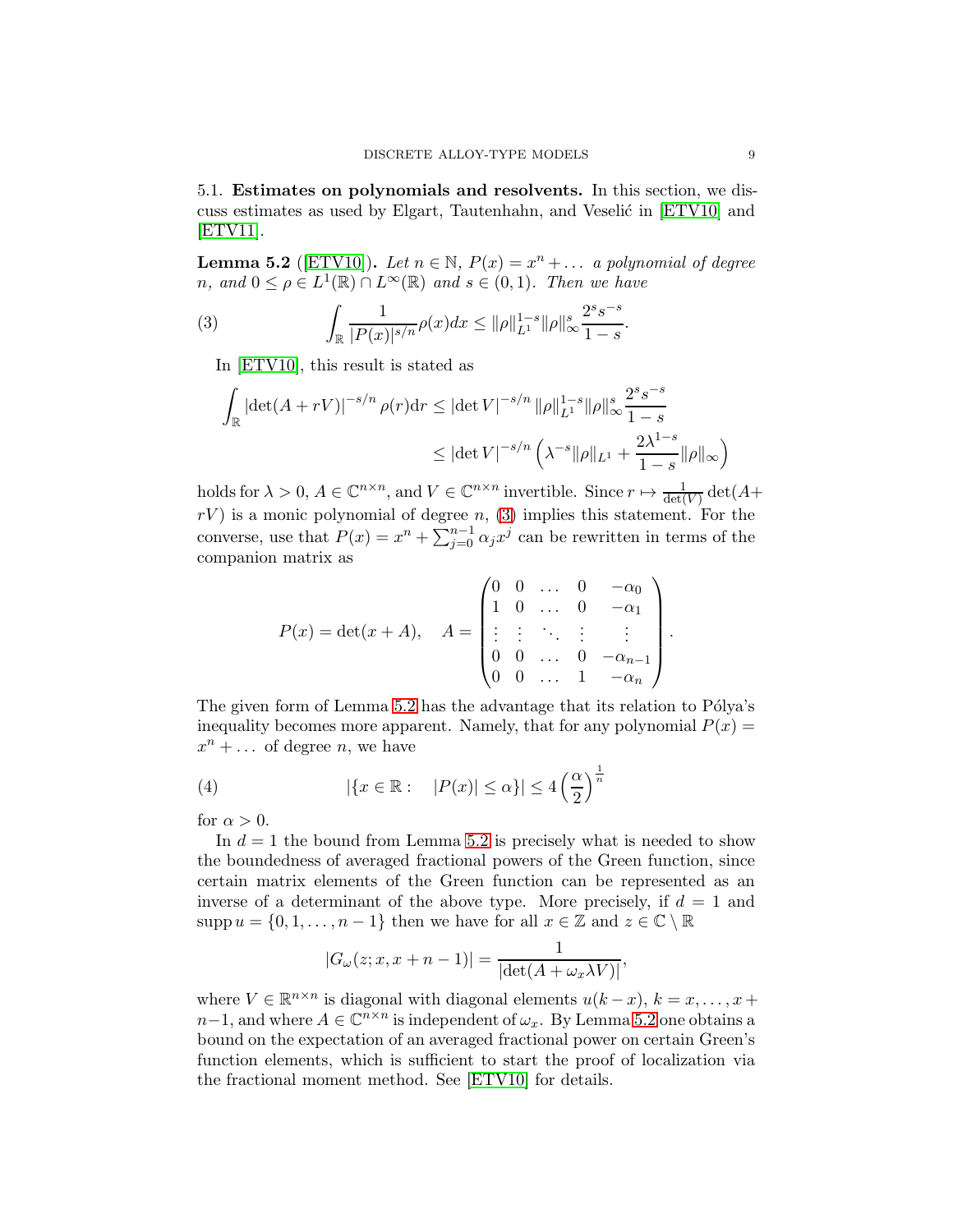Let us turn to the higher dimensional case. For  $B \in \mathbb{C}^{n \times n}$  we have

$$
||B^{-1}|| \le \frac{||B||^{n-1}}{|\det(B)|}.
$$

Thus one can use [\(3\)](#page-8-1) to obtain bounds on the inverse of  $A + rV$ . More precisely, we have for  $s \in (0,1)$ ,  $R > 0$  and  $A, V$  as above the estimate

<span id="page-9-1"></span>(5) 
$$
\int_{-R}^{R} \left\| (A + rV)^{-1} \right\|^{s/n} dr \leq \frac{2R^{1-s} (\|A\| + R\|V\|)^{s(n-1)/n}}{s^s (1-s) |\det V|^{s/n}}.
$$

In  $d > 1$  Lemma [5.2](#page-8-2) is no longer applicable, but the estimate [\(5\)](#page-9-1) is. However, the problem with the estimate [\(5\)](#page-9-1) is that the upper bound depends on the background operator A. Note that A arises by a Schur-complement formula and has a complicated dependence on the randomness. For this reason we have to assume additional properties on the single-site potential  $u$  (i.e. that  $u$ ) has fixed sign on the boundary of its (bounded) support) to show bounds on averaged fractional powers of the Green function, see Section [7](#page-12-0) or [\[ETV11\]](#page-22-7) for details.

<span id="page-9-0"></span>5.2. Cartan estimates. We have now discussed the facts from complex analysis on which [\[ETV10\]](#page-22-6) and [\[ETV11\]](#page-22-7) are based. Let us now discuss the ones used in [Krü] and Bourgain [\[Bou09\]](#page-21-4), which are based on ideas from quasi-periodic Schroedinger operators see Bourgain, Goldstein and Schlag [\[BGS02,](#page-21-6) [Bou04,](#page-21-7) [Bou07\]](#page-21-8)

Like the estimates discussed in the first part of this section, they control the size of the set where an analytic function is small. The main difference is that instead of requiring as input that the analytic function is a polynomial of small degree, one assumes that the analytic function is not small at a single point. Here is the simplest form of such an estimate.

**Theorem 5.3.** Let  $f$  be an analytic function on the disc of radius 2e satisfying

$$
\sup_{|z|<2\mathrm{e}}|f(z)|\leq 1,\quad |f(0)|\geq\varepsilon.
$$

Then for  $s > 0$ , we have

$$
|\{x \in [-1, 1]:
$$
  $|f(x)| \le e^{-s}\}| \le 30e^3 \exp\left(-\frac{s}{\log(\varepsilon^{-1})}\right).$ 

Proof. For a proof see Theorem 11.3.4 in [\[Lev96\]](#page-23-16). See also Theorem 10.2 in [Krü] for the deduction of this statement.  $\square$ 

This form of the Cartan estimate is not sufficient for the application to random Schrödinger operators as done in [\[Bou09\]](#page-21-4) and [Krü]. For these results, one needs to apply the Cartan estimate to functions depending on many variables, and thus needs an estimate that is well behaved in the number of variables. Such an estimate was first proven by Nazarov, Sodin, and Volberg [\[NSV03\]](#page-23-17). Unfortunately, they work on balls and not on polydisks as necessary for our applications. The result for poly-disks was proven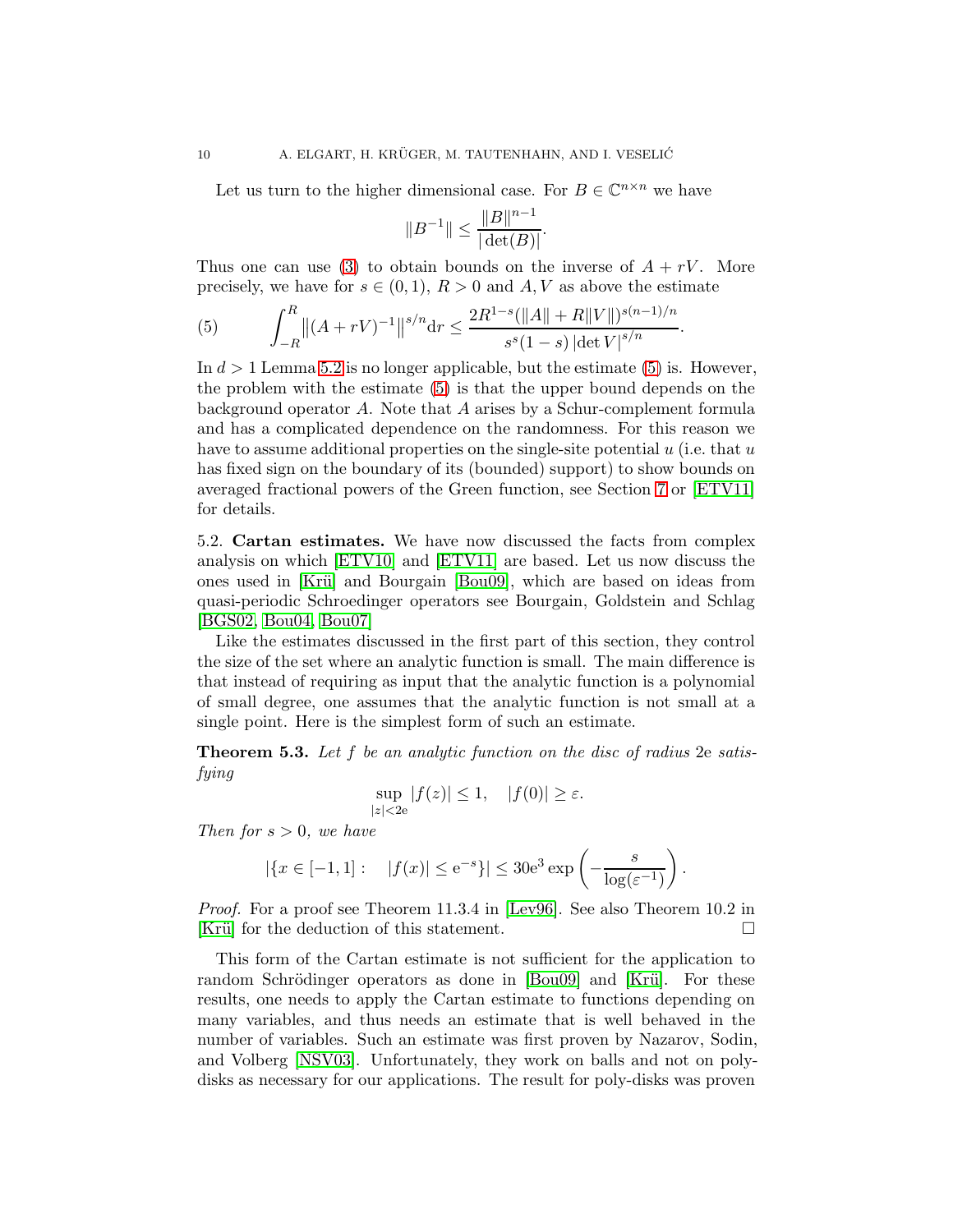by Bourgain in [\[Bou09\]](#page-21-4). We will state here a formulation which was given in [Krü].

**Theorem 5.4** (Theorem 10.1, [Krü]). Denote by  $\mathbb{D}_r$  the disc of radius r in  $\mathbb{C}.$  Let  $f: (\mathbb{D}_{2e})^n \to \mathbb{C}$  be an analytic function satisfying

$$
||f||_{L^{\infty}((\mathbb{D}_{2e})^n)} \leq 1, \quad |f(0)| \geq \varepsilon.
$$

Then for  $s > 0$ , we have

$$
\frac{|\{x \in [-1,1]^n : |f(x)| \le e^{-s}\}|}{2^n} \le 30e^3 n \exp\left(-\frac{s}{\log(\varepsilon^{-1})}\right).
$$

Note that the dimension dependence is  $n$ . The proof is based on a clever change to spherical coordinates. We give an exposition on how to apply this to Schrödinger operators in Section [8.2.](#page-19-1)

#### 6. Wegner estimates

<span id="page-10-0"></span>This section is concerned with averaging of spectral projections. For any  $\omega \in \Omega$  and  $L \in \mathbb{N}$  the restriction  $H_{\omega,L}$  is a selfadjoint finite rank operator. In particular its spectrum consists entirely of real eigenvalues  $E(\omega, L, 1) \leq$  $E(\omega, L, 2) \leq \cdots \leq E(\omega, L, \sharp \Lambda_L)$  counted including multiplicities. Wegner estimates [\[Weg81\]](#page-24-6) are bounds on the expected number of eigenvalues of the finite box Hamiltonians  $H_{\omega,L}$  in a compact energy interval  $I = [E - \varepsilon, E + \varepsilon]$ . They can be used as an ingredient for a localization proof via the multiscale analysis. The symbol  $\chi_I(H_{\omega,L})$  denotes the spectral projection onto I with respect to the operator  $H_{\omega,L}$ .

<span id="page-10-1"></span>**Theorem 6.1** ([\[Ves10a\]](#page-24-3), [\[PTV11\]](#page-23-15)). Assume that  $\mu$  has a density  $\rho$  of finite total variation and u is not identically zero.

(a) Assume that the single-site potential u has support in  $[0,n]^d \cap \mathbb{Z}^d$ . Then there exists a constant  $c_u$  depending only on u such that for any  $L \in \mathbb{N}$ ,  $E \in \mathbb{R}$  and  $\varepsilon > 0$  we have

$$
\mathbb{E}\left\{\text{Tr}\,\chi_{[E-\varepsilon,E+\varepsilon]}(H_{\omega,L})\right\}\leq c_u\,\big|\text{supp}\,u\big|\,\|\rho\|_{\text{BV}}\,\varepsilon\,(2L+n)^{d\cdot(n+1)}
$$

(b) Assume  $\bar{u} = \sum_{k \in \mathbb{Z}^d} u(k) \neq 0$  and that  $\rho$  has compact support. Then we have for any  $L \in \mathbb{N}$ ,  $E \in \mathbb{R}$  and  $\varepsilon > 0$ 

$$
\mathbb{E}\left\{\text{Tr}\,\chi_{[E-\varepsilon,E+\varepsilon]}(H_{\omega,L})\right\} \leq \frac{8}{\bar{u}}\min\bigl((2L)^d, |\text{supp }u|\bigr)\,\|\rho\|_{\text{BV}}\,\varepsilon\,(2L+m)^d,
$$
\nwhere  $m \in \mathbb{N}$  is such that  $\sum_{\|k\| \geq m} |u(k)| \leq |\bar{u}/2|$ .

(c) Assume there are constants  $C, \alpha \in \mathbb{R}^+$  such that  $|u(k)| \leq Ce^{-\alpha ||k||_1}$  for all  $k \in \mathbb{Z}^d$ , and that  $\rho$  has bounded support. Then there exists  $c_u > 0$ and  $I_0 \in \mathbb{N}_0^d$  both depending only on u such that for any  $L \in \mathbb{N}$ ,  $E \in \mathbb{R}$ and  $\varepsilon > 0$  we have

$$
\mathbb{E}\left\{\text{Tr}\,\chi_{[E-\varepsilon,E+\varepsilon]}(H_{\omega,L})\right\}\leq c_u\|\rho\|_{\text{BV}}\,\varepsilon\,(2L+1)^{2d+|I_0|}
$$

.

In the case where the support of  $u$  is compact, part (b) of Theorem [6.1](#page-10-1) has an important corollary.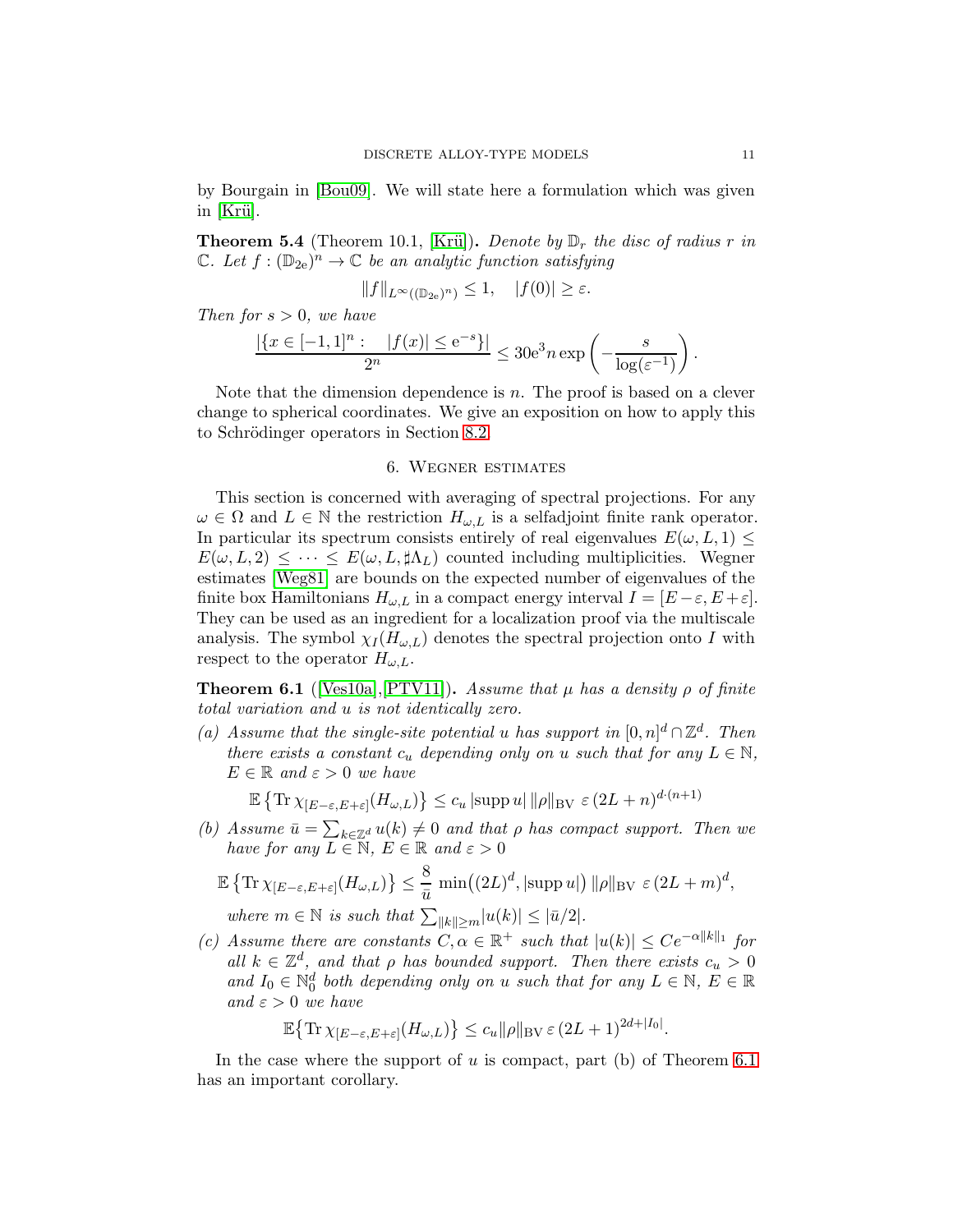**Corollary 6.2** ([\[Ves10a\]](#page-24-3)). Assume  $\bar{u} \neq 0$  and supp  $u \subset [0, n] \cap \mathbb{Z}^d$ . Then we have for any  $L \in \mathbb{N}$ ,  $E \in \mathbb{R}$  and  $\varepsilon > 0$ 

$$
\mathbb{E}\left\{\text{Tr}\,\chi_{[E-\varepsilon,E+\varepsilon]}(H_{\omega,L})\right\} \leq \frac{4}{\bar{u}}\,\,\text{rank}\,u\,\|\rho\|_{BV}\,\,\varepsilon\,(2L+n)^d.
$$

In particular, the function  $\mathbb{R} \ni E \to \mathbb{E} \{ \text{Tr} \left[ \chi_{(-\infty,E]}(H_{\omega,L}) \right] \}$  is Lipschitz continuous.

- Remark 6.3. (i) Note, that apart of the exponential decay condition on u, Theorem [6.1](#page-10-1) (c) gives a Wegner estimate for the discrete alloy-type model without any further assumption on the single-site potential. In particular, u may change its sign arbitrarily.
- (ii) The proof of Theorem [6.1](#page-10-1) is (roughly speaking) based on a transformation of the probability space to recover monotonicity. With other words, once you find a finite linear combination of translated single-site potentials which is positive, then monotone spectral averaging leads to a Wegner estimate, see [\[KV06,](#page-23-4) [Ves10b,](#page-24-2) [Ves10a,](#page-24-3) [PTV11\]](#page-23-15) where this approach is used.

Remark 6.4 (Continuous alloy-type model). The alloy-type model is the Schrödinger operator  $H_{\omega} = -\Delta + V_0 + V_{\omega}$  on  $L^2(\mathbb{R}^d)$ , where  $\Delta$  is the Laplacian on  $\mathbb{R}^d$ ,  $V_0$  a  $\mathbb{Z}^d$  periodic potential, and  $V_\omega$  given by

$$
V_{\omega}(x) = \sum_{k \in \mathbb{Z}^d} \omega_k U(x - k)
$$

with  $U : \mathbb{R}^d \to \mathbb{R}$  a single-site potential. It is assumed that  $V_0$  and  $V_\omega$ are infinitesimally bounded with respect to  $\Delta$ , with constants uniformly bounded in  $\omega \in \Omega$ . We will be concerned with the case that the distribution  $\mu$  has a density  $\rho$  of finite total variation. and U is a *generalized step-function*, i.e.

$$
U(x) = \sum_{k \in \mathbb{Z}^d} u(k)w(x - k).
$$

Here  $L_{\mathbf{c}}^p(\mathbb{R}^d) \ni w \geq \kappa \chi_{(-1/2,1/2)^d}$  with  $\kappa > 0$ ,  $p = 2$  for  $d \leq 3$  and  $p > d/2$ for  $d \geq 4$ , and  $u \in \ell^1(\mathbb{Z}^d;\mathbb{R})$  the discrete single-site potential.

In [\[PTV11\]](#page-23-15) a Wegner estimate similar to part (c) in Theorem [6.1](#page-10-1) is proven for the (continuous) alloy-type model. More precisely, assume that  $U$  is a generalized step-function and there are constants  $C, \alpha \in \mathbb{R}^+$  such that  $|u(k)| \leq Ce^{-\alpha ||k||_1}$ . Then there exists  $c_U > 0$  and  $I_0 \in \mathbb{N}_0^d$  both depending only on U such that for any  $L \in \mathbb{N}$  and any bounded interval  $I := [E_1, E_2] \subset$ R we have

$$
\mathbb{E}\big\{\text{Tr}\,\chi_I(H_{\omega,L})\big\} \leq e^{E_2}c_U\|\rho\|_{\text{Var}}|I|(2l+1)^{2d+|I_0|}.
$$

Here  $H_{\omega,L}$  denotes the restriction of  $H_{\omega}$  to the cube  $(-L, L)^d \subset \mathbb{R}^d$  with either Dirichlet or periodic boundary conditions. The stated Wegner estimate is valid for both types of boundary conditions.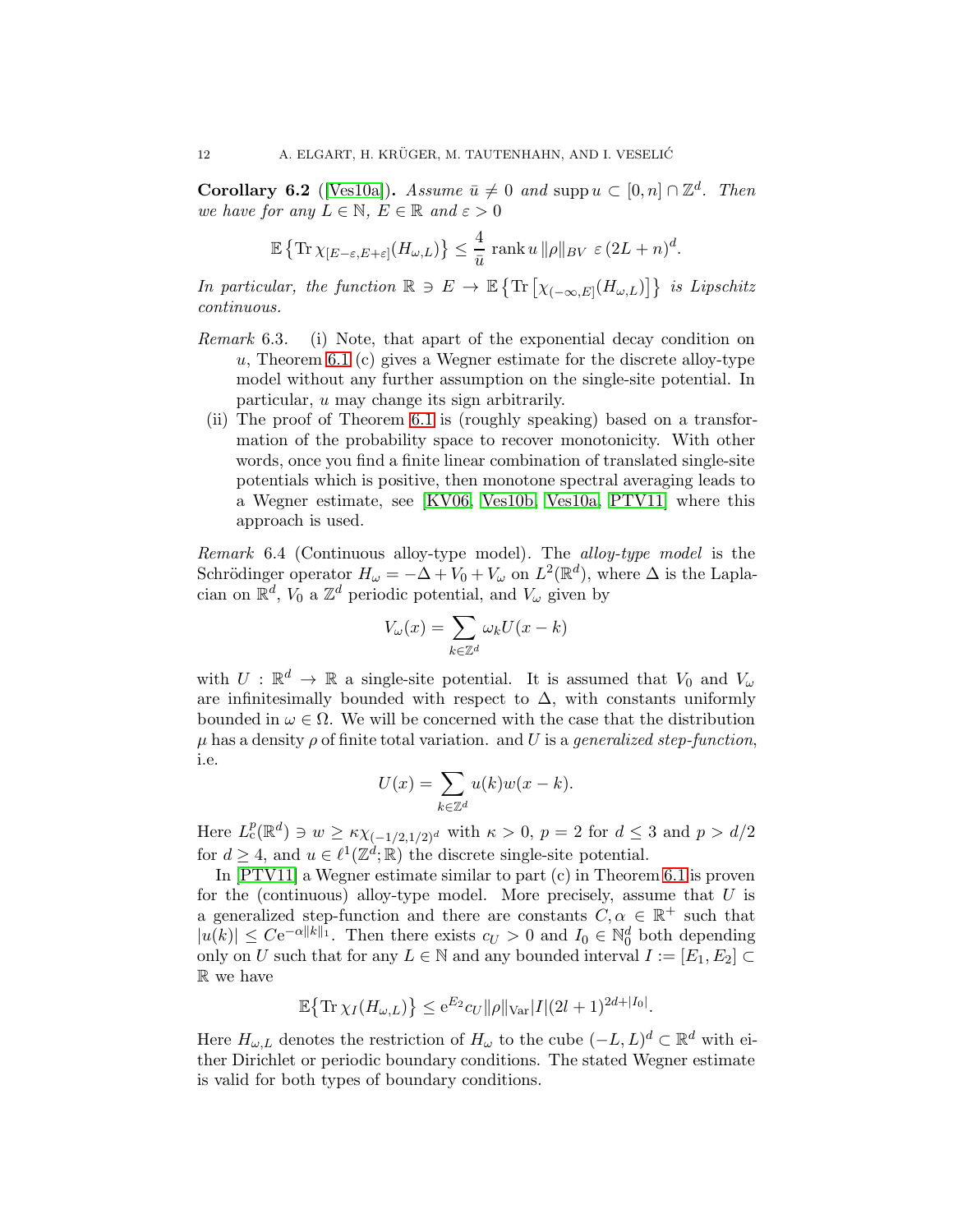A drawback of this results is that they fail if  $u$  is not a generalized step function. Contrary to this, the papers [\[Klo95,](#page-22-3) [HK02\]](#page-22-5) obtain Wegner estimates for energies in a neighborhood of the infimum of the spectrum which are valid for arbitrary non-vanishing single-site potentials  $u \in C_c(\mathbb{R}^d)$  and coupling constants whose distribution has a piecewise absolutely continuous density.

Remark 6.5 (Localization). Notice that the Wegner estimates from Theorem [6.1](#page-10-1) are valid on the whole energy axis. Therefore, one can prove localization via multiscale analysis [\[FS83,](#page-22-18) [DK89\]](#page-21-9) in any energy region where an initial length scale estimate holds. If the single-site potential does not have compact support one has to use a modified version of the multiscale analysis [\[KSS98a\]](#page-23-18).

#### 7. Localization via fractional moment method

<span id="page-12-1"></span><span id="page-12-0"></span>7.1. Boundedness of fractional moments. The lemmata from Section [5](#page-7-0) can be used to obtain bounds on averaged fractional powers of the Green function. One possible approach to overcome the problems arising because of the lack of monotonicity is to use a special transformation of the probability space to recover some monotonicity which makes Lemma [5.1](#page-7-1) applicable. This was done in [\[ETV11,](#page-22-7) Appendix] to obtain the following Theorem.

#### <span id="page-12-2"></span>**Theorem 7.1** ( $[ETV11]$ ). Assume

- (i) The measure  $\mu$  has a density  $\rho$  in the Sobolev space  $W^{1,1}(\mathbb{R})$ .
- (ii) The single-site potential u has compact support and satisfies  $\overline{u}$  :=  $\sum_{k\in\mathbb{Z}^d} u(k)\neq 0.$

Let further  $\Lambda \subset \mathbb{Z}^d$  finite and  $s \in (0,1)$ . Then we have for all  $x, y \in \Lambda$  and  $z \in \mathbb{C} \setminus \mathbb{R}$ 

$$
\mathbb{E}\Big\{\big|G_{\omega,\Lambda}(z;x,y)\big|^s\Big\}\leq \frac{1}{1-s}\left(\frac{2\|\rho'\|_{L^1}C}{\overline{u}}\right)^s\frac{1}{\lambda^s}
$$

where  $C$  is a constants depending only on  $u$ .

The disadvantage of Theorem [7.1](#page-12-2) is that it is non-local in the sense that we have to average with respect of the entire disorder present in the model. At the moment we do not know how to conclude the decay of fractional moments of the Green function (cf. Definition [3.3\)](#page-4-1) from the non-local a priori bound in Theorem [7.1.](#page-12-2) A somewhat stronger condition, however, is sufficient to ensure decay of fractional moments. We will review this result next.

<span id="page-12-3"></span>Assumption (A). Assume that

- (1) the measure  $\mu$  has a bounded, compactly supported density  $\rho \in$  $L^{\infty}(\mathbb{R}).$
- (2)  $\Theta := \text{supp } u$  is finite and  $u(k) > 0$  for  $k \in \partial^i \Theta$ .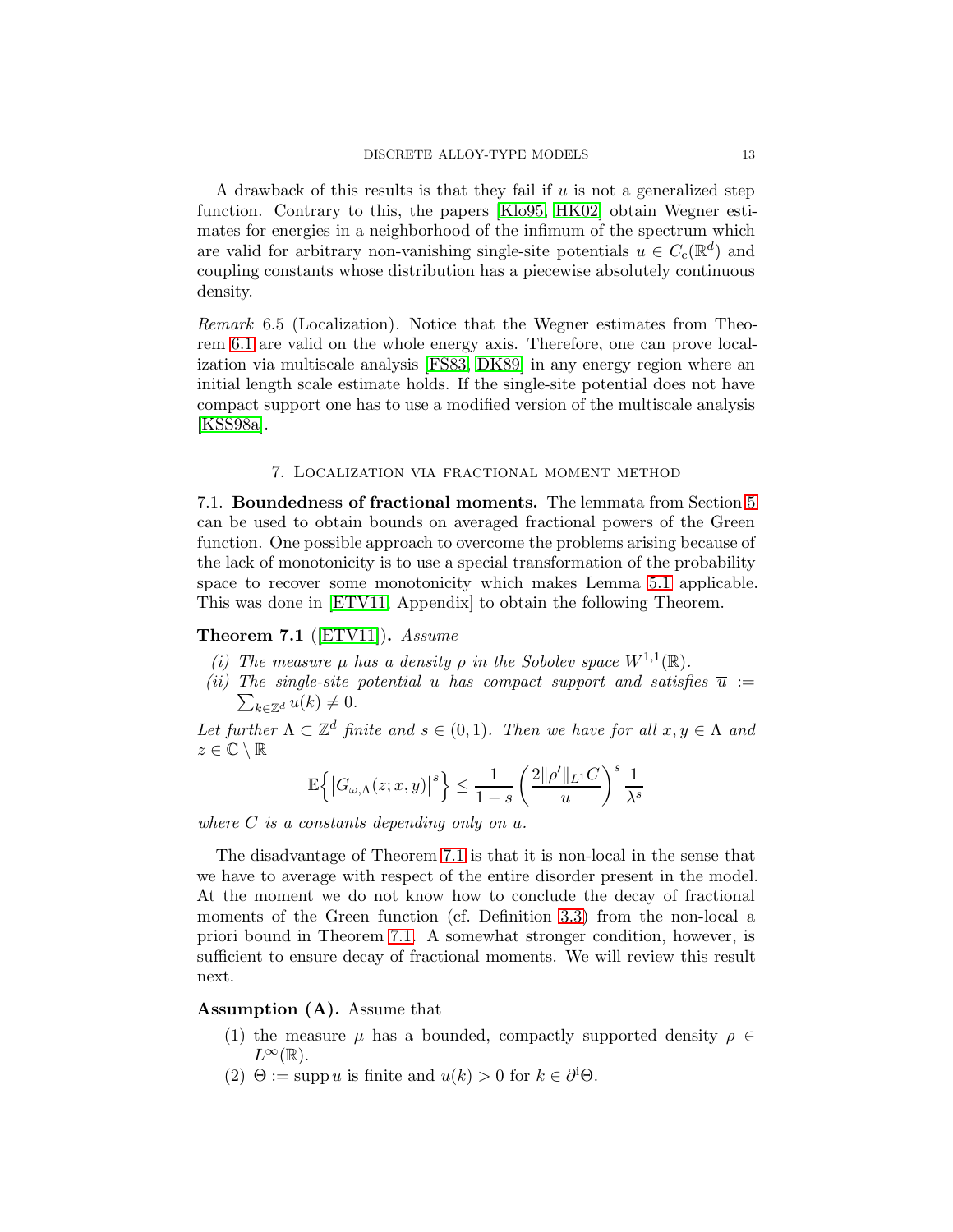Under Assumption  $(A)$  and with the help of Ineq.  $(5)$  it is possible to prove a local a priori bound, which is applicable to conclude the decay of fractional moments of the Green function, see Section [7.2.](#page-13-0) Let us first introduce some more notation. For  $x \in \mathbb{Z}^d$  we denote by  $\mathcal{N}(x) = \{k \in \mathbb{Z}^d : |x - k|_1 = 1\}$ the neighborhood of x. For  $\Lambda \subset \mathbb{Z}^d$  we also define  $\Lambda_x = \Lambda + x = \{k \in \mathbb{Z}^d :$  $k - x \in \Lambda$ .

<span id="page-13-1"></span>**Lemma 7.2** ([\[ETV11\]](#page-22-7)). Let Assumption [\(A\)](#page-12-3) be satisfied,  $\Gamma \subset \mathbb{Z}^d$ ,  $m > 0$ and  $s \in (0,1)$ .

(a) Then there is a constant  $C_s$ , depending only on d,  $\rho$ , u, m and s, such that for all  $z \in \mathbb{C} \setminus \mathbb{R}$  with  $|z| \leq m$ , all  $x, y \in \Gamma$  and all  $b_x, b_y \in \mathbb{Z}^d$  with  $x \in \Theta_{b_x}$  and  $y \in \Theta_{b_y}$ 

$$
\mathbb{E}_N\Big\{\big|G_{\omega,\Gamma}(z;x,y)\big|^{s/(2|\Theta|)}\Big\}\leq C_s\Xi_s(\lambda),
$$

where  $\Xi_s(\lambda) = \max\{\lambda^{-s/(2|\Theta|)}, \lambda^{-2s}\}\$ and  $N = \{b_x, b_y\} \cup \mathcal{N}(b_x) \cup \mathcal{N}(b_y)$ .

(b) Then there is a constant  $D_s$ , depending only on d,  $\rho$ , u and s, such that for all  $z \in \mathbb{C} \setminus \mathbb{R}$ , all  $x, y \in \Gamma$  and all  $b_x, b_y \in \mathbb{Z}^d$  with

$$
x \in \Theta_{b_x} \cap \Gamma \subset \partial^i \Theta_{b_x}
$$
 and  $y \in \Theta_{b_y} \cap \Gamma \subset \partial^i \Theta_{b_y}$ 

we have

$$
\mathbb{E}_{\{b_x,b_y\}}\Big\{\big|G_{\omega,\Gamma}(z;x,y)\big|^s\Big\}\leq D_s\lambda^{-s}.
$$

<span id="page-13-0"></span>7.2. Decay of fractional moments. Now we explain how the so called finite volume criterion implies exponential decay of the Green function. Together with the a-priori bound from Lemma [7.2](#page-13-1) this gives us Theorem [7.5.](#page-14-1) For proofs we refer the reader to [\[ETV11\]](#page-22-7).

To formulate the results of this section we will need the following notation: Let  $\Gamma \subset \mathbb{Z}^d$ , fix  $L \geq \text{diam}\,\Theta + 2$ , let

$$
B=\partial^{\rm i}\Lambda_L,
$$

and define the sets

$$
\hat{\Lambda}_x = \{ k \in \Gamma : k \in \Theta_b \text{ for some } b \in \Lambda_{L,x} \}
$$

and

$$
\hat{W}_x = \{ k \in \Gamma : k \in \Theta_b \text{ for some } b \in B_x \}.
$$

Recall that for  $\Gamma \subset \mathbb{Z}^d$  we denote by  $\Gamma_x = \Gamma + x = \{k \in \mathbb{Z}^d : k - x \in \Gamma\}$ the translate of Γ. Hence  $(\Lambda_L)_x = \Lambda_{L,x}$  and  $\hat{W}_x$  is the union of translates of  $\Theta$  along the sides of  $B_x$ , restricted to the set  $\Gamma$ . For  $\Gamma \subset \mathbb{Z}^d$  we can now introduce the sets

$$
\Lambda_x := \hat{\Lambda}^+_x \cap \Gamma \quad \text{and} \quad W_x = \hat{W}^+_x \cap \Gamma
$$

which will play a role in the assertions below.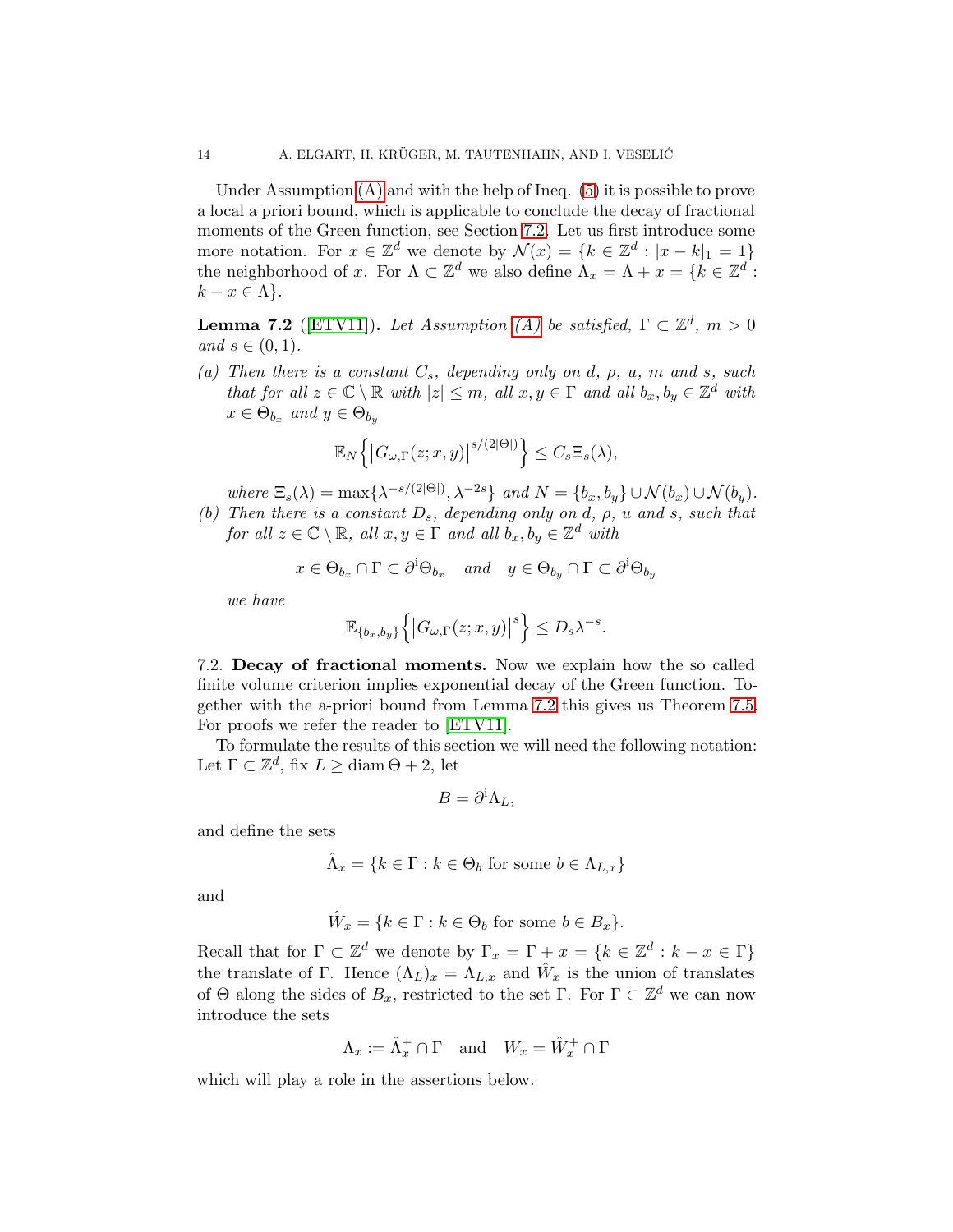<span id="page-14-3"></span>Theorem 7.3 ([\[ETV11\]](#page-22-7), Finite volume criterion). Suppose that Assumption [\(A\)](#page-12-3) is satisfied. Let  $\Gamma \subset \mathbb{Z}^d$ ,  $z \in \mathbb{C} \setminus \mathbb{R}$  with  $|z| \leq m$  and  $s \in (0,1/3)$ . Then there exists a constant  $B_s$  which depends only on d,  $\rho$ ,  $u$ ,  $m$ ,  $s$ , such that if the condition

<span id="page-14-2"></span>
$$
(6) \quad b_s(\lambda, L, \Lambda) := \frac{B_s L^{3(d-1)} \Xi_s(\lambda)}{\lambda^{2s/(2|\Theta|)}} \sum_{w \in \partial^{\circ} W_x} \mathbb{E} \left\{ |G_{\omega, \Lambda \setminus W_x}(z; x, w)|^{s/(2|\Theta|)} \right\} < b
$$

is satisfied for some  $b \in (0,1)$ , arbitrary  $\Lambda \subset \Gamma$ , and all  $x \in \Lambda$ , then for all  $x, y \in \Gamma$ 

$$
\mathbb{E}\big\{|G_{\omega,\Gamma}(z;x,y)|^{s/(2|\Theta|)}\big\} \le A\mathrm{e}^{-\mu|x-y|_{\infty}}.
$$

Here

$$
A = \frac{C_s \Xi_s(\lambda)}{b} \quad and \quad \mu = \frac{|\ln b|}{L + \operatorname{diam} \Theta + 2},
$$

with  $C_s$  as in Lemma [7.2.](#page-13-1)

Note that condition [\(6\)](#page-14-2) can be achieved by choosing  $\lambda$  sufficiently big and applying Lemma [7.2.](#page-13-1) The core of the proof of the theorem is the following Lemma [7.2.](#page-13-1)

**Lemma 7.4** ([\[ETV11\]](#page-22-7)). Let Assumption [\(A\)](#page-12-3) be satisfied. Let  $\Gamma \subset \mathbb{Z}^d$ ,  $s \in (0, 1/3), m > 0$  and  $b_s(\lambda, L, \Lambda)$  be the constant from Theorem [7.3.](#page-14-3) Then we have for all  $x, y \in \Gamma$  with  $y \notin \Lambda_x$  and all  $z \in \mathbb{C} \setminus \mathbb{R}$  with  $|z| \leq m$  the bound

$$
\mathbb{E}\left\{|G_{\omega,\Gamma}(z;x,y)|^{\frac{s}{2|\Theta|}}\right\} \leq \frac{b_s(\lambda,L,\Gamma)}{|\partial^{\alpha}\Lambda_x|} \sum_{r \in \partial^{\alpha}\Lambda_x} \mathbb{E}\left\{|G_{\omega,\Gamma \setminus \Lambda_x}(z;r,y)|^{\frac{s}{2|\Theta|}}\right\}.
$$

The combination of Theorem [7.3](#page-14-3) and Lemma [7.2](#page-13-1) yield the following result on exponential decay of a fractional moment of the Green function under a strong disorder assumption.

<span id="page-14-1"></span>**Theorem 7.5** ([\[ETV11\]](#page-22-7)). Let  $\Gamma \subset \mathbb{Z}^d$ ,  $s \in (0,1/3)$  and suppose that As-sumption [\(A\)](#page-12-3) is satisfied. Then for a sufficiently large  $\lambda$  there are constants  $\mu, A \in \mathbb{R}^+$ , depending only on d,  $\rho$ , u, s and  $\lambda$ , such that for all  $z \in \mathbb{C} \setminus \mathbb{R}$ and all  $x, y \in \Gamma$ 

$$
\mathbb{E}\left\{|G_{\omega,\Gamma}(z;x,y)|^{s/(2|\Theta|)}\right\} \leq A\mathrm{e}^{-\mu|x-y|_{\infty}}.
$$

<span id="page-14-0"></span>7.3. Localization. The existing proofs of localization via the fractional moment method use either the Simon Wolff criterion, see e.g. [\[SW86,](#page-23-19) [AM93,](#page-21-2) ASFH01, or the RAGE-Theorem, see e.g. [\[Aiz94,](#page-21-11) [Gra94,](#page-22-19) [AEN](#page-21-5)<sup>+</sup>06]. Neither dynamical nor spectral localization can be directly inferred from the behavior of the Green function using the existent methods for the model in Section [2.](#page-2-0) The reason is that the random variables  $V_\omega(x)$ ,  $x \in \mathbb{Z}^d$ , are not independent, while the dependence of  $H_{\omega}$  on the i.i.d. random variables  $\omega_k$ ,  $k \in \mathbb{Z}^d$ , is not monotone.

We outline a new variant for concluding exponential localization from bounds on averaged fractional powers of Green's function (cf. Section [7.2\)](#page-13-0)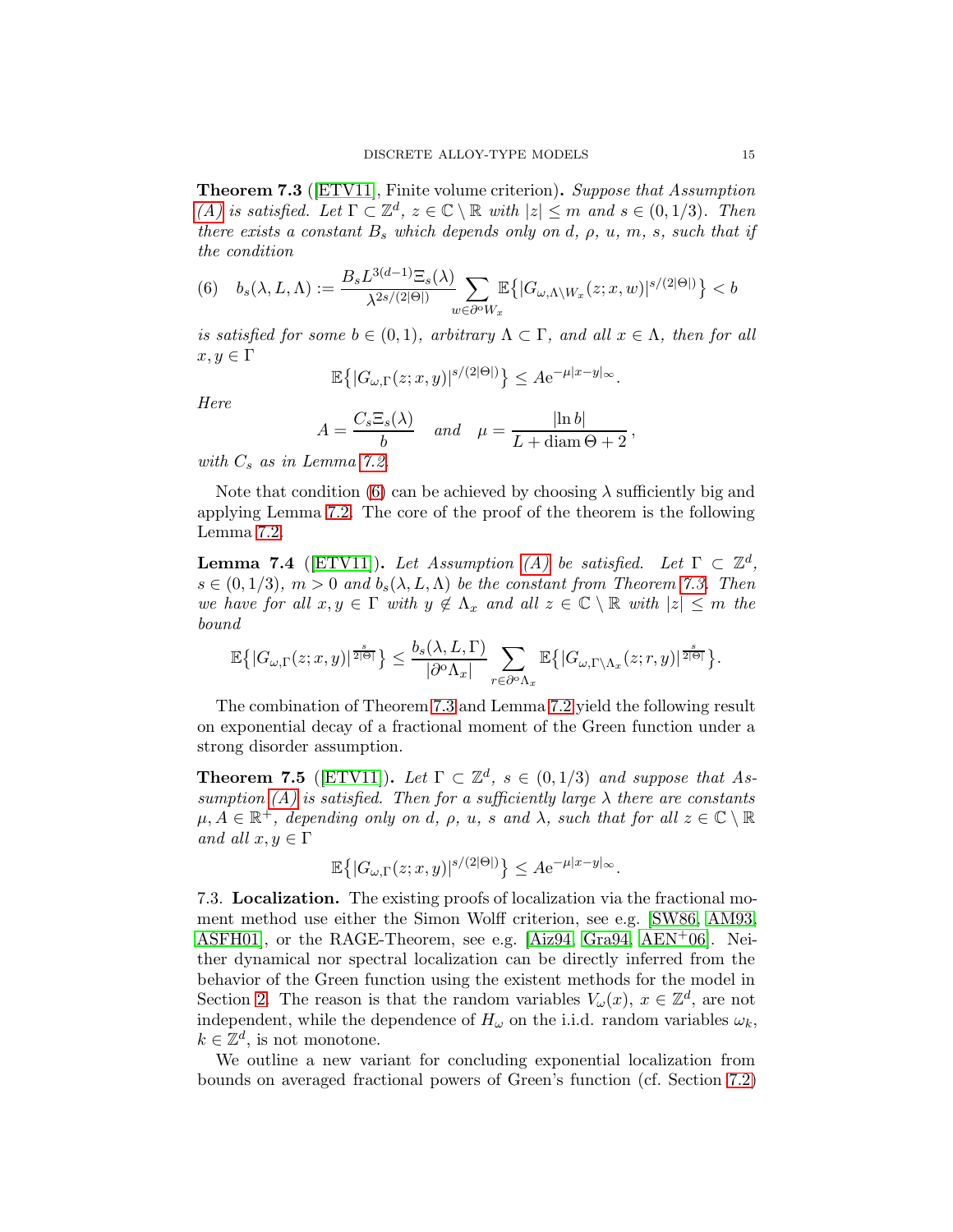without using the multiscale analysis, see [\[ETV10,](#page-22-6) [ETV11\]](#page-22-7) for details. This is done by showing that fractional moment bounds imply the "typical output" of the multiscale analysis, i.e. the hypothesis of Theorem 2.3 in [\[DK89\]](#page-21-9). Then one can conclude localization using existent methods.

The next Proposition states that certain bounds on averaged fractional moments of Green's function imply the hypothesis of Theorem 2.3 in [\[DK89\]](#page-21-9) (without applying the induction step of the multiscale analysis).

<span id="page-15-0"></span>**Proposition 7.6** ([\[ETV11\]](#page-22-7)). Let  $I \subset \mathbb{R}$  be a bounded interval and  $s \in (0,1)$ . Assume the following two statements:

(i) There are constants  $C, \mu \in \mathbb{R}^+$  and  $L_0 \in \mathbb{N}_0$  such that

$$
\mathbb{E}\left\{|G_{\omega,\Lambda_{L,k}}(E;x,y)|^s\right\} \leq Ce^{-\mu|x-y|_\infty}
$$

for all  $k \in \mathbb{Z}^d$ ,  $L \in \mathbb{N}$ ,  $x, y \in \Lambda_{L,k}$  with  $|x - y|_{\infty} \ge L_0$ , and all  $E \in I$ . (ii) There is a constant  $C' \in \mathbb{R}^+$  such that

$$
\mathbb{E}\left\{|G_{\omega,\Lambda_{L,k}}(E+\mathrm{i}\varepsilon;x,x)|^s\right\}\leq C'
$$

for all  $k \in \mathbb{Z}^d$ ,  $L \in \mathbb{N}$ ,  $x \in \Lambda_{L,k}$ ,  $E \in I$  and all  $\varepsilon \in (0,1]$ .

Then we have for all  $L \geq \max\{8\ln(8)/\mu, L_0, -(8/5\mu)\ln(|I|/2)\}\$  and all  $x, y \in \mathbb{Z}^d$  with  $|x - y|_{\infty} \ge 2L + \text{diam}\,\Theta + 1$  that

$$
\mathbb{P}\{\forall E \in I \text{ either } \Lambda_{L,x} \text{ or } \Lambda_{L,y} \text{ is } (\mu/8, E)\text{-regular}\}\
$$
  

$$
\geq 1 - 8|\Lambda_{L,x}|(C|I| + 4C'|\Lambda_{L,x}|/\pi)e^{-\mu sL/8}.
$$

In the proof of Proposition [7.6](#page-15-0) Hypothesis (ii) is only used to obtain a Wegner estimate. In particular, there is a relation between a Wegner estimate and the a priori bound in the fractional moment method. The following proposition states that the boundedness of averaged fractional powers of the diagonal Green function elements implies a Wegner estimate.

**Proposition 7.7** ([\[ETV11\]](#page-22-7)). Let  $I \subset \mathbb{R}$  be an interval,  $s \in (0,1)$  and  $c > 0$ . Assume there is a constant  $C \in \mathbb{R}^+$  such that

$$
\mathbb{E}\left\{|G_{\omega,L}(E+\mathrm{i}\varepsilon;x,x)|^s\right\} \leq C
$$

for all  $L \in \mathbb{N}$ ,  $x \in \Lambda_L$ ,  $E \in I$  and all  $\varepsilon \in (0, c]$ . Then we have for all  $[a, b] \subset I$  with  $0 < b - a \leq c$  that

$$
\mathbb{E}\big\{\text{Tr}\,\chi_{[a,b]}(H_{\omega,L})\big\}\leq \frac{4C}{\pi}|b-a|^s|\Lambda_L|.
$$

*Proof.* Let  $[a, b] \subset I$  with  $0 < b - a \leq c$ . Since we have for any  $\lambda \in \mathbb{R}$  and  $0<\varepsilon\leq b-a$ 

$$
\arctan\left(\frac{\lambda-a}{\varepsilon}\right)-\arctan\left(\frac{\lambda-b}{\varepsilon}\right)\geq \frac{\pi}{4}\ \chi_{[a,b]}(\lambda),
$$

one obtains an inequality version of Stones formula:

$$
\langle \delta_x, \chi_{[a,b]}(H_{\omega,L})\delta_x \rangle \leq \frac{4}{\pi} \int_{[a,b]} \text{Im} \left\{ G_{\omega,L}(E + i\varepsilon; x, x) \right\} dE \quad \forall \, \varepsilon \in (0, b - a].
$$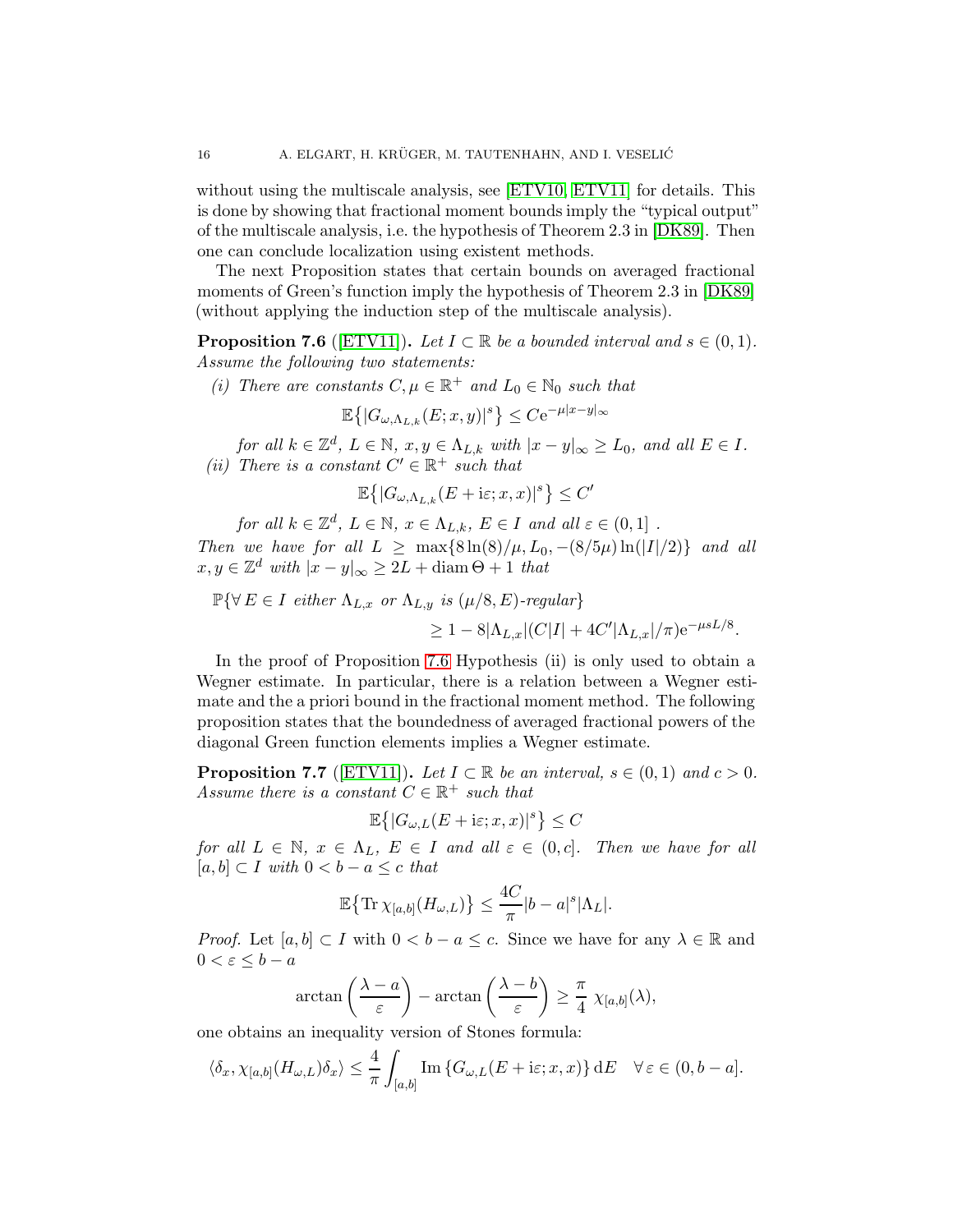Using triangle inequality,  $|\text{Im } z| \leq |z|$  for  $z \in \mathbb{C}$ , Fubini's theorem,  $|G_{\omega,L}(E +$  $i\epsilon; x, x\vert\vert^{1-s} \leq \text{dist}(\sigma(H_{\omega,L}), E + i\varepsilon)^{s-1} \leq \varepsilon^{s-1}$  and hypothesis (ii) we obtain for all  $\varepsilon \in (0, b - a]$ 

$$
\mathbb{E}\left\{\text{Tr}\,\chi_{[a,b]}(H_{\omega,L})\right\} \leq \mathbb{E}\left\{\sum_{x\in\Lambda_L} \frac{4}{\pi} \int_{[a,b]} \text{Im}\left\{G_{\omega,L}(E+\mathrm{i}\varepsilon;x,x)\right\} \mathrm{d}E\right\}
$$

$$
\leq \frac{\varepsilon^{s-1}}{\pi/4} \sum_{x\in\Lambda_L} \int_{[a,b]} \mathbb{E}\left\{\left|G_{\omega,L}(E+\mathrm{i}\varepsilon;x,x)\right|^s\right\} \mathrm{d}E
$$

$$
\leq 4\pi^{-1}\varepsilon^{s-1}|\Lambda_L|\,|b-a|C.
$$

We minimize the right hand side by choosing  $\varepsilon = b - a$  and obtain the statement of the proposition.

Let us note that a Wegner estimate implies the boundedness of an averaged fractional power of the (finite-volume) Green function. At the moment we only know a proof where the bound depends polynomially on the volume of the cube.

From the discussion so far it follows that Hypothesis (ii) of Proposition [7.6](#page-15-0) can be replaced by a Wegner estimate. Specifically, the following assertion holds true.

<span id="page-16-0"></span>**Proposition 7.8** ([\[ETV11\]](#page-22-7)). Let  $I \subset \mathbb{R}$  be a bounded interval and  $s \in (0,1)$ . Assume the following two statements:

(i) There are constants  $C, \mu \in \mathbb{R}^+$  and  $L_0 \in \mathbb{N}_0$  such that

$$
\mathbb{E}\left\{|G_{\omega,\Lambda_{L,k}}(E;x,y)|^s\right\} \leq C\mathrm{e}^{-\mu|x-y|_{\infty}}
$$

for all  $k \in \mathbb{Z}^d$ ,  $L \in \mathbb{N}$ ,  $x, y \in \Lambda_{L,k}$  with  $|x - y|_{\infty} \ge L_0$ , and all  $E \in I$ . (ii) There are constants  $C_{W} \in \mathbb{R}^{+}$ ,  $\beta \in (0,1]$ , and  $D \in \mathbb{N}$  such that

$$
\mathbb{P}\big\{\sigma(H_{\omega,\Lambda_L})\cap [a,b]\neq \emptyset\big\}\leq C_{\rm W}|b-a|^\beta\,L^D
$$

for all  $L \in \mathbb{N}$  and all  $[a, b] \subset I$ .

Then we have for all  $L \geq \max\{8\ln(2)/\mu, L_0, -(8/5\mu)\ln(|I|/2)\}\$  and all  $x, y \in \mathbb{Z}$  with  $|x - y|_{\infty} \ge 2L + \text{diam}\,\Theta + 1$  that

$$
\mathbb{P}\{\forall E \in I \text{ either } \Lambda_{L,x} \text{ or } \Lambda_{L,y} \text{ is } (\mu/8, E)\text{-regular}\}\
$$
  

$$
\geq 1 - 8(2L+1)^d |(C|I| + C_{\mathcal{W}} L^D) e^{-\mu \beta L/8}.
$$

To conclude exponential localization from the estimates provided in Proposition [7.6](#page-15-0) or [7.8](#page-16-0) we will use Theorem 2.3 in [\[DK89\]](#page-21-9). More precisely we need a slight extension of the result, which can be proven with the same arguments as the original result. What matters for the proof of Theorem [7.9](#page-17-1) is that there is an  $l_0 \in \mathbb{N}$  such that potential values at different lattice sites are independent if their distance is larger or equal  $l_0$ .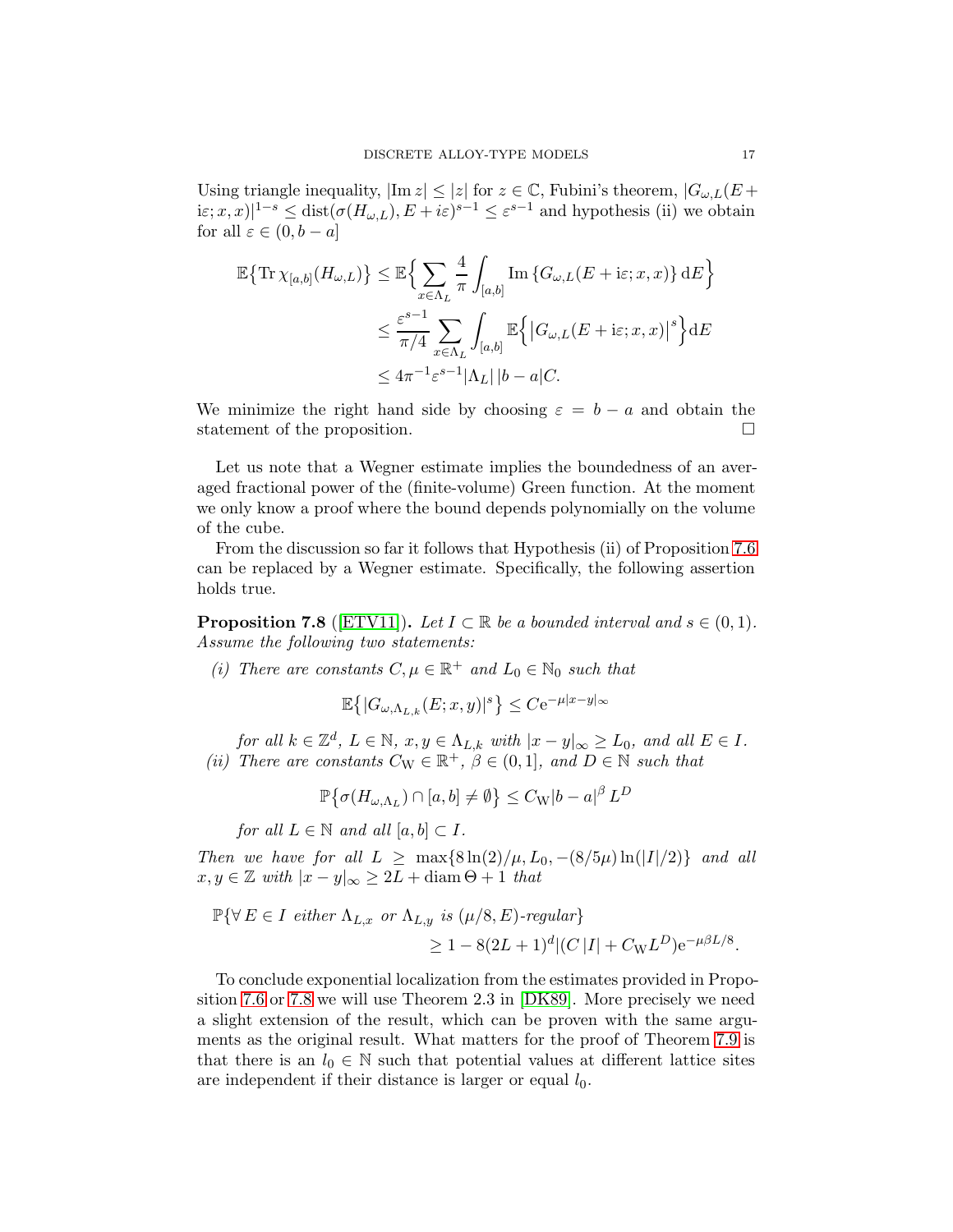<span id="page-17-1"></span>**Theorem 7.9** ([\[DK89\]](#page-21-9)). Let  $I \subset \mathbb{R}$  be an interval and let  $p > d$ ,  $L_0 > 1$ ,  $\alpha \in (1, 2p/d)$  and  $m > 0$ . Set  $L_k = L_{k-1}^{\alpha}$ , for  $k \in \mathbb{N}$ . Suppose that for any  $k \in \mathbb{N}_0$ 

 $\mathbb{P}\{\forall E \in I \text{ either } \Lambda_{L_k,x} \text{ or } \Lambda_{L_k,y} \text{ is } (m,E)\text{-regular}\} \geq 1 - L_k^{-2p}$ 

for any  $x, y \in \mathbb{Z}^d$  with  $|x - y|_{\infty} \ge 2L_k + \text{diam}\,\Theta + 1$ . Then  $H_{\omega}$  exhibits exponential localization in I for almost all  $\omega \in \Omega$ .

From Proposition [7.6](#page-15-0) and Theorem [7.9](#page-17-1) we conclude that the decay of fractional moments of the Green function implies exponential localization.

<span id="page-17-2"></span>**Theorem 7.10** ([\[ETV11\]](#page-22-7)). Let  $s \in (0,1)$ ,  $C, \mu \in \mathbb{R}^+$ , and  $I \subset \mathbb{R}$  be a interval. Assume that

$$
\mathbb{E}\left\{|G_{\omega,\Lambda_{L,k}}(E+\mathrm{i}\varepsilon;x,y)|^s\right\}\leq Ce^{-\mu|x-y|_\infty}
$$

for all  $k \in \mathbb{Z}^d$ ,  $L \in \mathbb{N}$ ,  $x, y \in \Lambda_{L,k}$ ,  $E \in I$  and all  $\varepsilon \in (0,1]$ . Then  $H_{\omega}$ exhibits exponential localization in I for almost all  $\omega \in \Omega$ .

Putting together Theorem [7.5](#page-14-1) and Theorem [7.10,](#page-17-2) one can prove without the use of MSA exponential localization in the case of sufficiently large disorder.

Theorem 7.11 ([\[ETV11\]](#page-22-7), Exponential localization via fractional moments). Let Assumption [\(A\)](#page-12-3) be satisfied and  $\lambda$  sufficiently large. Then  $H_{\omega}$  exhibits exponential localization for almost all  $\omega \in \Omega$ .

#### 8. Localization via multiscale analysis

<span id="page-17-0"></span>The goal of this section is to explain how to obtain localization for the discrete alloy-type model using multiscale analysis under the assumptions

- $u(0) \neq 0, |u(k)| \leq e^{-c|k|_{\infty}}$  for some positive constant c, and
- the measure  $\mu$  has a bounded density  $\rho$  with supp  $\rho \subset [-1,1]$ .

For background on multiscale analysis, we refer for example to [\[Kir08\]](#page-22-2) and [\[Sto01\]](#page-23-1). The main idea of multiscale analysis is to show that Green's function decay on a small scale implies Green's function decay on a larger scale. In order to quantify decay of the Green's function, we introduce

**Definition 8.1.** Let  $\gamma > 0$ . A box  $\Lambda_{r,n} \subseteq \mathbb{Z}^d$  is called  $\gamma$ -suitable for  $H_\omega - E$ if

(i) 
$$
\|(H_{\omega,\Lambda_{r,n}}-E)^{-1}\| \leq e^{\sqrt{r}}.
$$

(ii) For  $x, y \in \Lambda_{r,n}$  with  $|x-y| \geq \frac{r}{10}$ , we have

$$
|G_{\omega,\Lambda_{r,n}}(E;x,y)| \leq \frac{1}{\#(\Lambda_{r,n})} e^{-\gamma |x-y|}.
$$

Only condition (ii) is needed for multiscale analysis when a Wegner estimate is available. However, our goal is to do without it and then (i) takes the role of the Wegner estimate.

The essential step in [Krü] to conclude exponential and dynamical localization is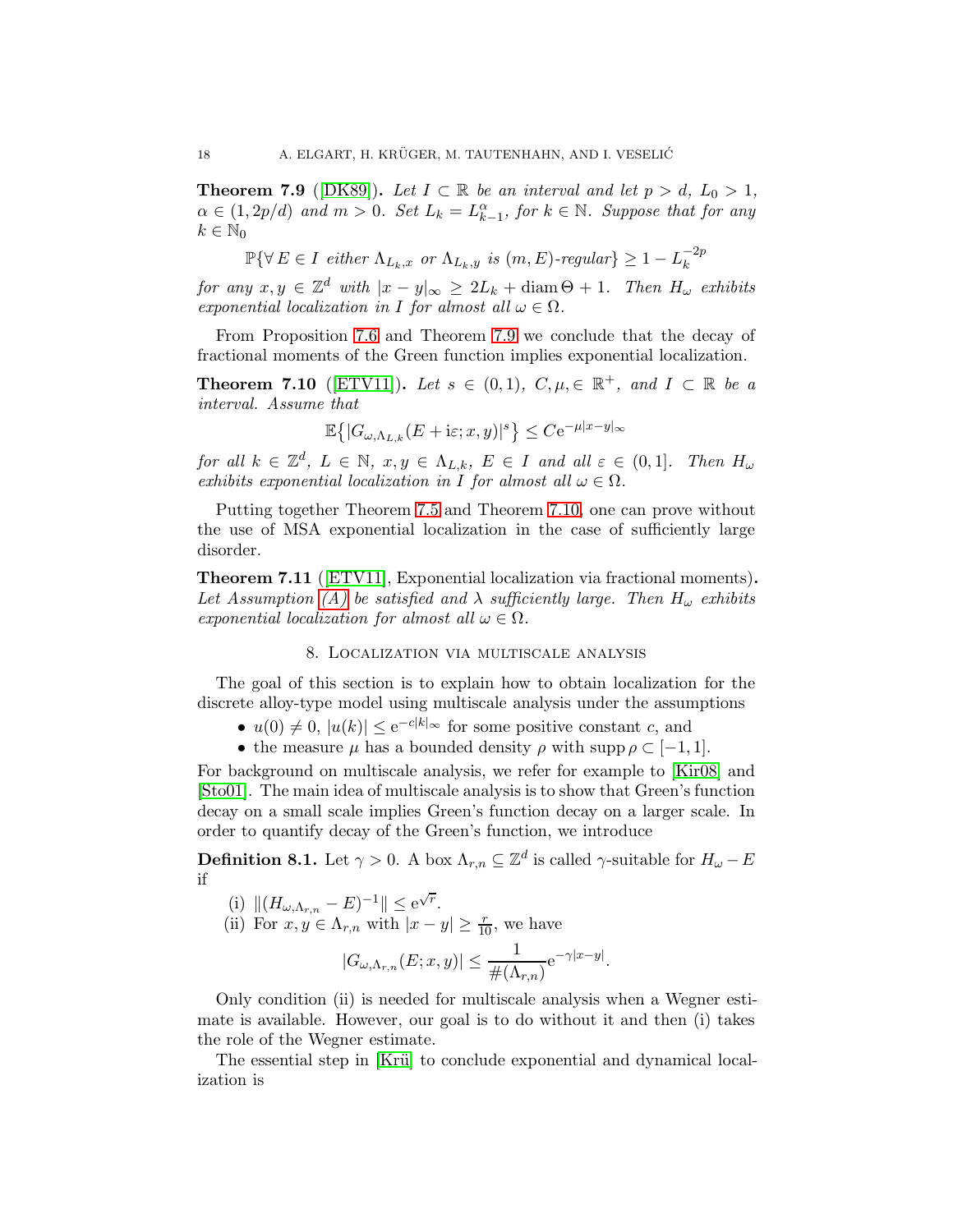<span id="page-18-0"></span>**Theorem 8.2.** Given  $\gamma > 0$  and  $E \in \mathbb{R}$ , there is  $R = R(\gamma, u, \mu) \ge 1$  such that if

(7) 
$$
\mathbb{P}\{\Lambda_r \text{ is } \gamma\text{-suitable for } H_\omega - E\} \leq \frac{1}{r^{4d}}
$$

holds for  $1 \le r \le R$  then it holds for all  $r > 0$  with  $\gamma$  replaced by  $\gamma/2$ .

This theorem implies localization at large coupling:

- <span id="page-18-1"></span>• For large coupling, the Combes–Thomas estimate and a probabilistic computation imply the assumptions of Theorem [8.2.](#page-18-0) This can be found in Appendix  $A$  of [Krü].
- The conclusions of this theorem imply localization. Exponential localization is proven in Section 7 of [\[BK05\]](#page-21-12) and dynamical localization in Sections 16 to 18 of  $[Kr\ddot{u}]$ .

**Theorem 8.3** ([Krü]). Let  $\lambda > 0$  be large enough. Then, for almost all  $\omega \in \Omega$ ,  $H_{\omega}$  exhibits dynamical (and spectral) localization.

We will now discuss how to prove Theorem [8.2.](#page-18-0) The main difficulty is to conclude from a probabilistic estimate on a small scale, i.e. [\(7\)](#page-18-1) for some  $r > 1$ , the estimate on the resolvent with a better probability, i.e.

<span id="page-18-2"></span>(8) 
$$
\mathbb{P}\{\|(H_{\omega,R} - E)^{-1}\| > e^{\sqrt{R}}\} < \frac{1}{R^{4d}}.
$$

It turns out, that we do not know how to do this. Instead we assume that [\(7\)](#page-18-1) holds for all values of r in a range  $[r_1, r_2]$  with  $r_2 = (r_1)^3$  and use this to conclude [\(8\)](#page-18-2).

Just using a single value of  $r$  one can conclude that there exists an event B with  $\mathbb{P} \{ \mathcal{B} \} \leq 1/(2R^{4d})$ , such that for  $\omega \notin \mathcal{B}$ , there are  $m_1, \ldots, m_L$  with L uniformly bounded in  $R$  such that for

<span id="page-18-3"></span>
$$
\Xi=\Lambda_R\setminus\bigcup_{\ell=1}^L\Lambda_{r,m_\ell}
$$

we have

(9) 
$$
||(H_{\omega,\Xi} - E)^{-1}|| \le e^{3\sqrt{r}}.
$$

This follows from the probabilistic estimates in Section 5 and the estimates on the resolvent in Section 9 of [Krü].

Then one uses the assumption on the whole range  $[r_1, r_2]$  to conclude that there exists a choice  $\tilde{\omega}$  which agrees with  $\omega$  except near the  $m_{\ell}$  such that

$$
|| (H_{\tilde{\omega},R} - E)^{-1} || \le e^{10\sqrt{r_2}}.
$$

We illustrate this in the next subsection. See Section 12 of [Krü] or Section 2 in [\[Bou09\]](#page-21-4) for the entire implementation.

In Subsection [8.2,](#page-19-1) we illustrate how to use Cartan's lemma to conclude from this information that the estimate [\(8\)](#page-18-2) holds. For the entire analysis, see Sections 13 to 15 in  $[Kr\ddot{u}]$ .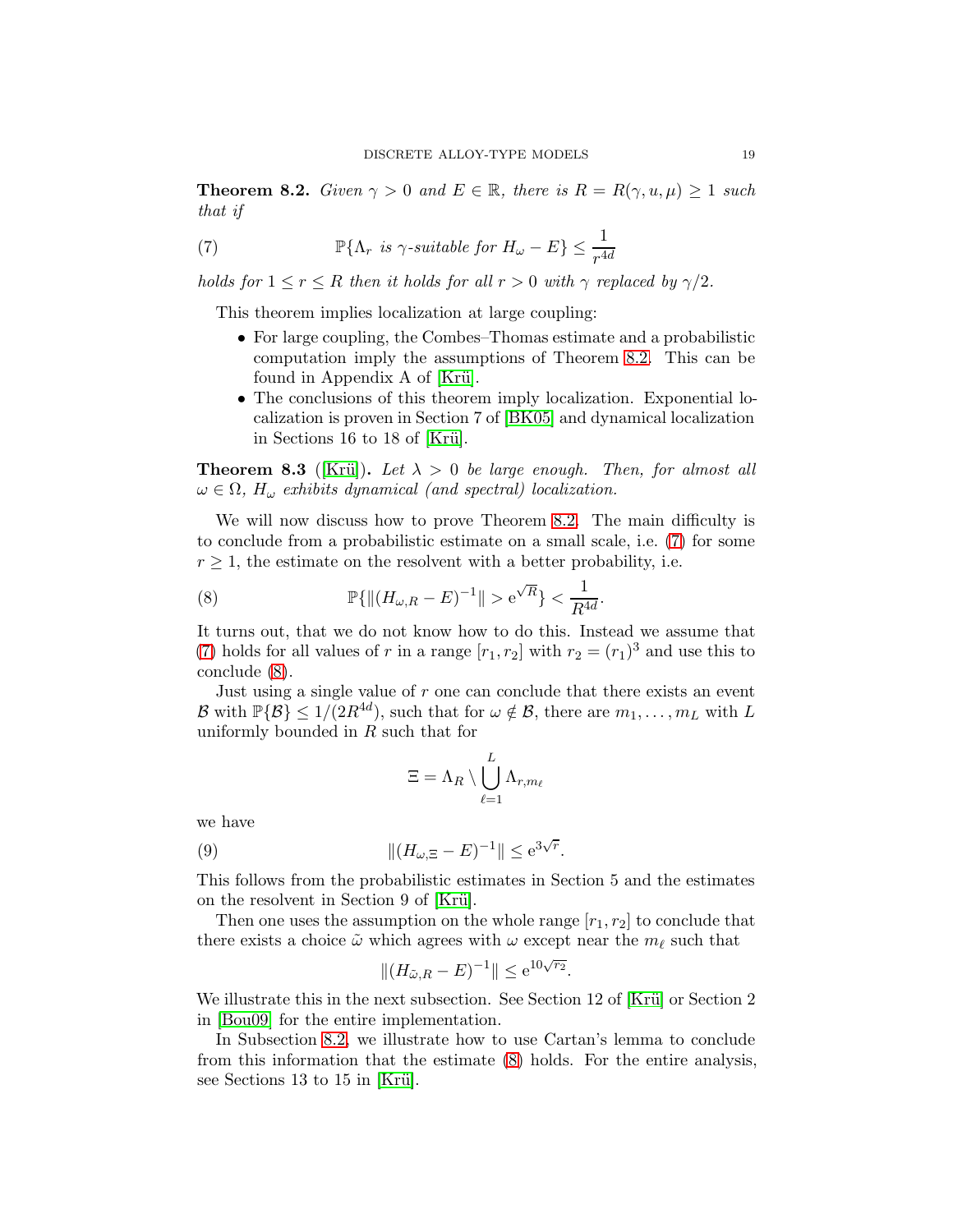Then one can conclude the decay of the Green function as in the usual multiscale analysis finishing the proof of Theorem [8.2.](#page-18-0)

<span id="page-19-0"></span>8.1. Probabilistic estimates. In this section, we illustrate a new form of probabilistic estimate not necessary in the usual versions of multiscale analysis. We will assume for  $r_{\ell} = r \cdot \ell$  with  $\ell = 1, \ldots, L$  that

$$
\mathbb{P}\{\|(H_{\omega,r_{\ell}}-E)^{-1}\|>A\}\leq\varepsilon
$$

and that  $\text{supp}(u) \subseteq \Lambda_{r-1}$ . The main conclusion will be

Lemma 8.4. There exists an event  $\beta$  with

$$
\mathbb{P}\{\mathcal{B}\} \leq \varepsilon^L
$$

such that for  $\omega \notin \mathcal{B}$ , there exists  $\ell$  such that there exists  $\tilde{\omega}$  with

$$
\omega_n = \tilde{\omega}_n, \quad n \notin \Lambda_{r_{\ell-1}}
$$

we have

$$
||(H_{\tilde{\omega},r_{\ell}}-E)^{-1}||\leq A.
$$

*Proof.* Denote by  $X_{\ell}$  the set of all  $\omega$  such that for all  $\tilde{\omega}$  with

$$
\omega_n = \tilde{\omega}_n, \quad n \notin \Lambda_{r_{\ell-1}}
$$

we have

$$
\|(H_{\tilde{\omega},r_{\ell}}-E)^{-1}\|>A.
$$

By assumption, we have that  $\mathbb{P}\{X_{\ell}\}\leq \varepsilon$  and one can check that  $X_{\ell}$  and  $X_{j}$ are independent events for  $j \neq \ell$ .

Take  $\mathcal{B} = \bigcup_{\ell=1}^L X_\ell$ . Independence implies  $\mathbb{P}\{\mathcal{B}\}\leq \varepsilon^L$ . The claim follows by construction.  $\Box$ 

This lemma implies that given  $m \in \Lambda_R$ , one can always find some  $\tilde{r} \leq r^2$ and  $\tilde{\omega}$  the resolvent estimate holds for the cube  $\Lambda_{\tilde{r},m}$ . Using Theorem 9.4. in  $[Kr\ddot{u}]$ , one can then extend  $(9)$  to the estimate

$$
||(H_{\tilde{\omega},R} - E)^{-1}|| \le e^r
$$

for some  $\tilde{\omega}$  for which  $\tilde{\omega}_n = \omega_n$  whenever  $|n - m_\ell| \ge r^2$ .

<span id="page-19-1"></span>8.2. An application of Cartan's lemma. In this section, we illustrate the application of Cartan's Lemma with a simple application to random Schrödinger operators. The main goal is to give a simplified account of what happens in Sections 11 to 14 of [Krü].

Suppose we want to establish a bound on  $|| (H_{\omega,L} - E)^{-1} ||$  and that we already know

(1) For each  $\omega$ , there exists  $n \in \Lambda_L$  such that

$$
|| (H_{\omega,\Lambda_L\setminus\Lambda_{r,n}} - E)^{-1} || \leq A.
$$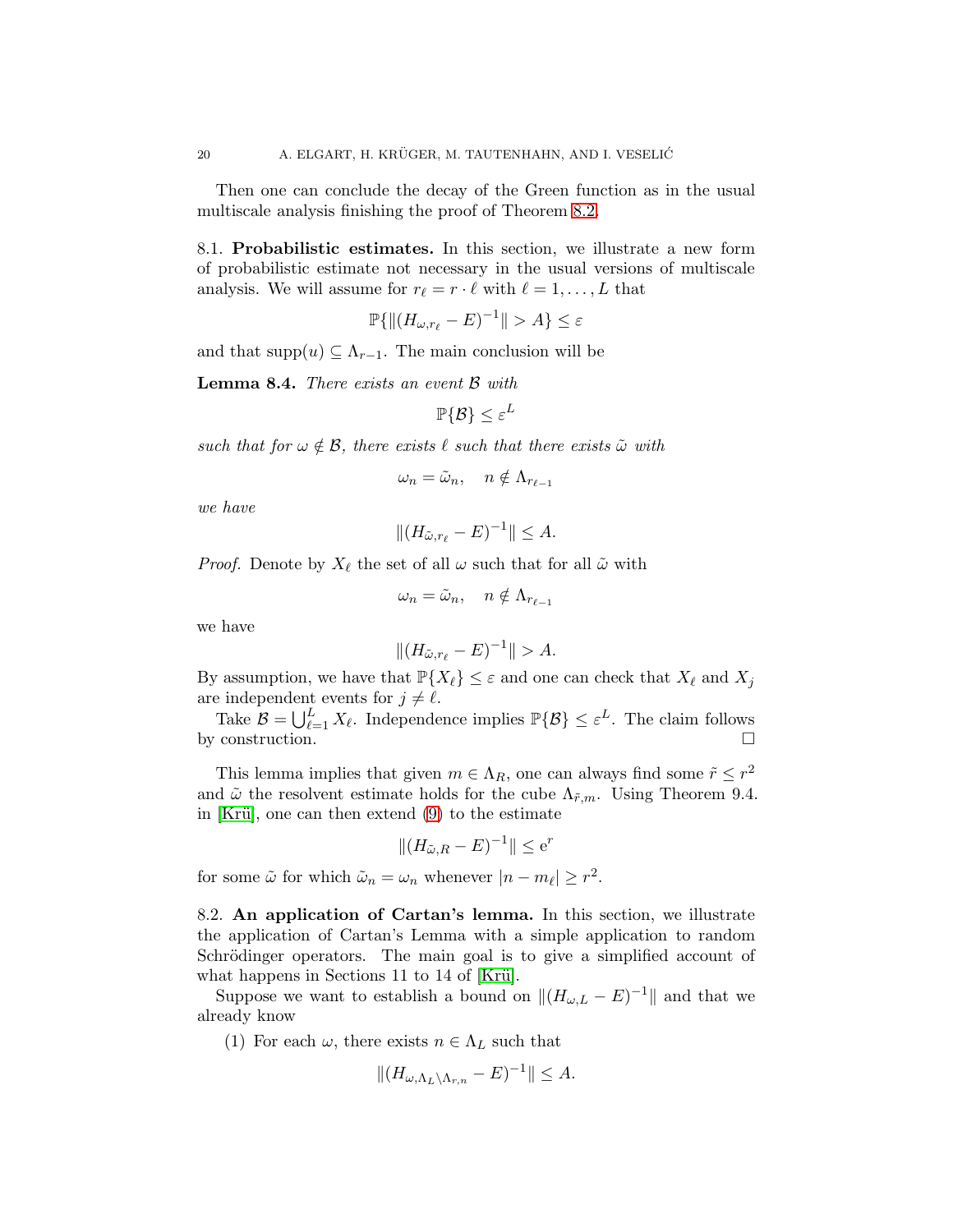(2) For each n and  $\omega$ , there exists  $\tilde{\omega}$  with

$$
\omega_m = \tilde{\omega}_m, \quad m \in \Lambda_L \setminus \{n\}
$$

and

$$
|| (H_{\tilde{\omega},L} - E)^{-1} || \leq A.
$$

This is a simplification: First, one must allow for more exceptional sites. Second, such a statement can allow hold in probabilistic terms in a multiscale scheme. [\[Bou09\]](#page-21-4) was the first paper to propose a scheme to check (2).

For simplicity, we will also assume that

(3) supp(u) is contained in  $\Lambda_r$ .

The analysis of u exponential decaying requires a perturbative analysis, which we avoid here for the sake of exposition.

**Proposition 8.5.** Assume  $(1)$ ,  $(2)$ , and  $(3)$ . Then

$$
\mathbb{P}\{\|(H_{\omega,L} - E)^{-1}\| \ge e^s\} \le e^{-\frac{\delta s}{\log(A) \cdot r^d}}
$$

for some small constant  $\delta > 0$ .

The proof of this proposition will be split into two parts. First, we consider the case when the single-site potential u is equal to  $\delta_0$ . Second, we discuss what needs to be modified for general  $u$ . We can fix  $n$ . Then the claim follows by summing over the possible number of choices of  $n$  (less than  $(3L)^d$  many).

Assume now that  $u = \delta_0$ , then we can write  $H_{\omega,L} - E$  as

$$
H_{\omega,L} - E = \begin{pmatrix} \omega_n - E & \Gamma \\ \Gamma^* & H_{\omega,\Lambda_L \setminus \{n\}} - E \end{pmatrix}.
$$

An application of the Schur-complement formula shows that

$$
||(H_{\omega,L} - E)^{-1}|| \leq C \cdot A^2 |\omega_n - E - \Gamma(H_{\omega,\Lambda_L \setminus \{n\}} - E)^{-1} \Gamma^*|^{-1},
$$

for some constant C. Since the dependence in  $\omega_n$  is linear, it is easy to see that the set of  $\omega_n$ , where the right hand side is small, is small. Hence, we are done.

It is noteworthy that this argument did not use (2). Of course, (2) and not even (1) is necessary since the standard proof of Wegner's estimate works.

Let us now discuss what happens when u is not  $\delta_0$ , but is supported on finitely many points. One could apply the Schur-complement formula as before, but the object one then obtains has a too non-trivial dependence on  $\omega_n$  to be useful. Define

$$
\tilde{\Xi} = \Lambda_{r,n} \cap \Lambda_L, \quad \tilde{\Theta} = \Lambda_L \setminus \tilde{\Xi}.
$$

Then  $H^{\tilde{\Theta}}_{\omega}$  – E is independent of  $\omega_n$ . So an application of the Schur-complement formula shows that

$$
||(H_{\omega,L} - E)^{-1}|| \leq CA^2 ||(H_{\omega,\tilde{\Xi}} - E - \Gamma(H_{\omega,\tilde{\Theta}} - E)^{-1} \Gamma^*)^{-1}||.
$$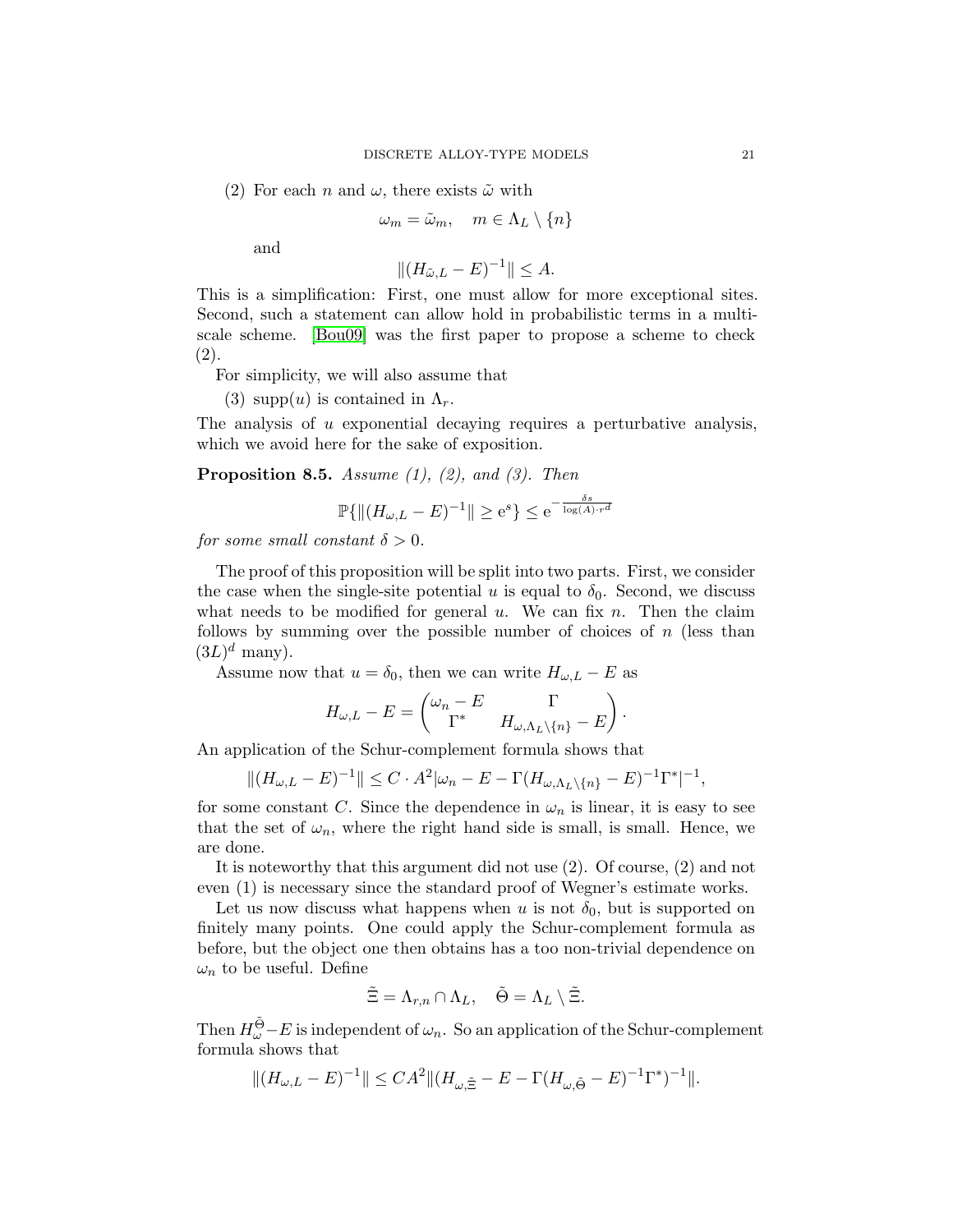Fix  $\{\omega_m\}_{m\neq n}$  and define a function of single-variable  $\omega_n$  by

$$
f(\omega_n) = \det(H_{\omega,\tilde{\Xi}} - E - \Gamma(H_{\omega,\tilde{\Theta}} - E)^{-1} \Gamma^*).
$$

Define  $R = \#\tilde{\Xi}$ . By (1), we obtain that

$$
|f(x)| \leq C A^R
$$

and by (2) that

$$
|f(\tilde{\omega}_n)| \ge \frac{1}{A^R}.
$$

Hence, we can apply Cartan's Lemma to obtain

$$
|\{\omega_n: |f(\omega_n)| \le e^{-s}\}| \le C \exp\left(-\frac{s}{R \log(A)}\right).
$$

The claim follows by  $R \leq (3r)^d$ .

#### <span id="page-21-0"></span>**REFERENCES**

- <span id="page-21-5"></span>[AEN<sup>+</sup>06] M. Aizenman, A. Elgart, S. Naboko, J. H. Schenker, and G. Stolz, Moment analysis for localization in random Schrödinger operators, Invent. Math.  $163$ (2006), no. 2, 343–413.
- <span id="page-21-11"></span>[Aiz94] M. Aizenman, Localization at weak disorder: some elementary bounds, Rev. Math. Phys. 6 (1994), no. 5a, 1163–1182.
- <span id="page-21-2"></span>[AM93] M. Aizenman and S. Molchanov, *Localization at large disorder and at extreme* energies: An elementary derivation, Commun. Math. Phys. 157 (1993), no. 2, 245–278.
- <span id="page-21-10"></span>[ASFH01] M. Aizenman, J. H. Schenker, R. M. Friedrich, and D. Hundertmark, Finitevolume fractional-moment criteria for Anderson localization, Commun. Math. Phys. 224 (2001), no. 1, 219–253.
- <span id="page-21-6"></span>[BGS02] J. Bourgain, M. Goldstein, and W. Schlag, Anderson localization for Schrödinger operators on  $\mathbb{Z}^2$  with quasi-periodic potential, Acta Math. 188 (2002), no. 1, 41–86.
- <span id="page-21-12"></span>[BK05] J. Bourgain and C. E. Kenig, On localization in the continuous Anderson-Bernoulli model in higher dimension, Invent. Math. 161 (2005), no. 2, 389– 426.
- <span id="page-21-3"></span>[BLS08] J. Baker, M. Loss, and G. Stolz, Minimizing the ground state energy of an electron in a randomly deformed lattice, Commun. Math. Phys. 283 (2008), no. 2, 397–415.
- <span id="page-21-7"></span>[Bou04] J. Bourgain, Recent progress in quasi-periodic lattice Schrödinger operators and Hamiltonian partial differential equations, Uspekhi Mat. Nauk 59 (2004), no. 2(356), 37–52.
- <span id="page-21-8"></span>[Bou07] , Anderson localization for quasi-periodic lattice Schrödinger operators on  $\mathbb{Z}^d$ , d arbitrary, Geom. Funct. Anal. 17 (2007), no. 3, 682-706.
- <span id="page-21-4"></span>[Bou09] , An approach to Wegner's estimate using subharmonicity, J. Stat. Phys 134 (2009), no. 5-6, 969–978.
- [CKM87] R. Carmona, A. Klein, and F. Martinelli, Anderson localization for Bernoulli and other singular potentials, Commun. Math. Phys.  $108$  (1987), no. 1, 41–66.
- <span id="page-21-9"></span>[DK89] H. von Dreifus and A. Klein, A new proof of localization in the Anderson tight binding model, Commun. Math. Phys. 124 (1989), no. 2, 285–299.
- <span id="page-21-1"></span>[DK91] , Localization for random Schrödinger operators with correlated potentials, Commun. Math. Phys. 140 (1991), no. 1, 133–147.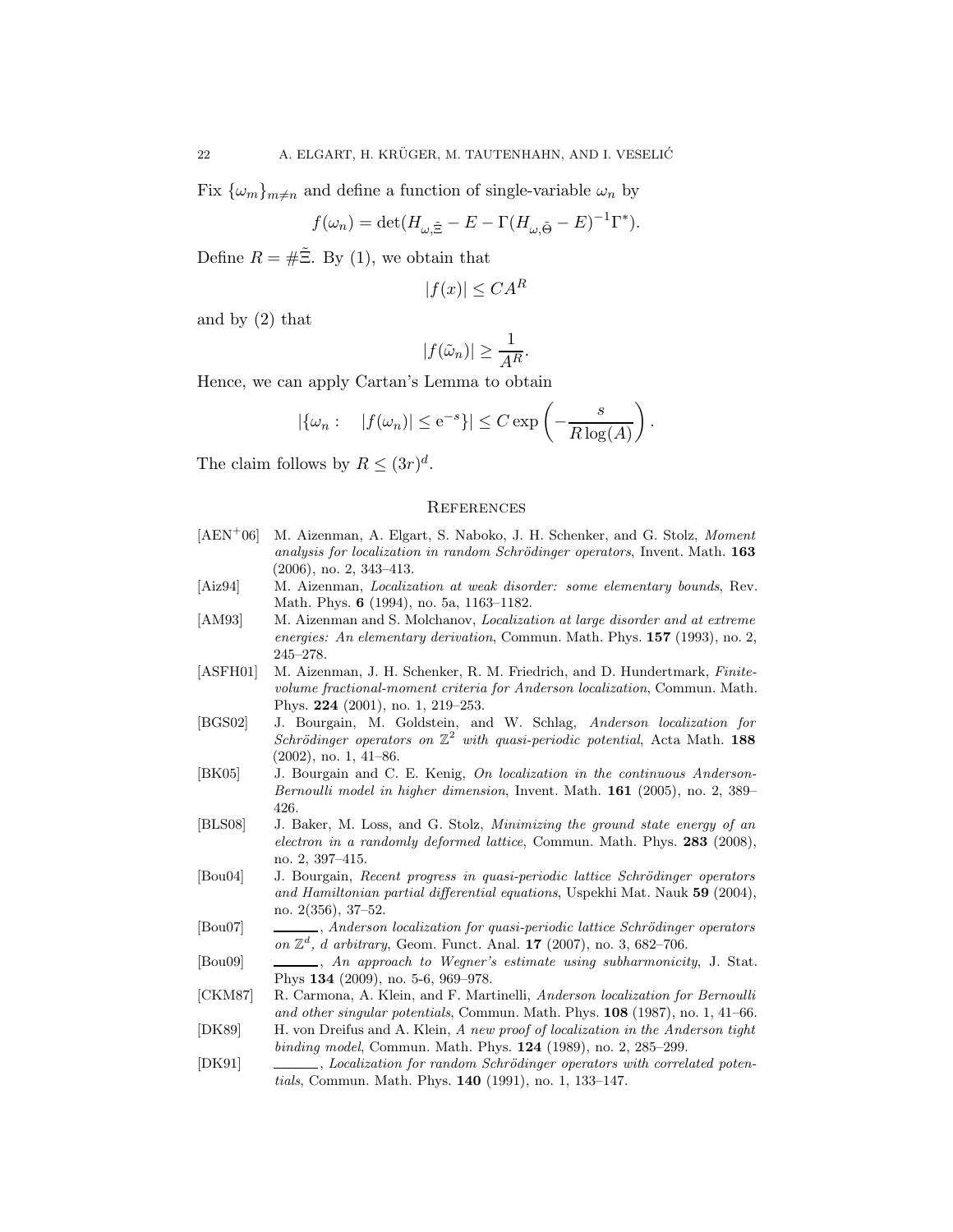- <span id="page-22-15"></span>[dRJLS96] R. del Rio, S. Jitomirskaya, Y. Last, and B. Simon, Operators with singular continuous spectrum, IV. Hausdorff dimensions, rank one perturbations, and localization, J. Anal. Math. 69 (1996), no. 1, 153–200.
- <span id="page-22-0"></span>[DS87] R. L. Dobrushin and S. Shlosman, Completely analytical interactions: Constructive description, J. Stat. Phys. 46 (1987), no. 5–6, 983–1014.
- <span id="page-22-9"></span>[EHa] L. Erdős and D. Hasler, Anderson localization at band edges for random magnetic fields, [arXiv:1103.3744v](http://arxiv.org/abs/1103.3744)1 [math-ph].
- <span id="page-22-10"></span>[EHb]  $\qquad \qquad \qquad \text{anderson localization for random magnetic Laplacian on } \mathbb{Z}^2,$ [arXiv:1101.2139v](http://arxiv.org/abs/1101.2139)1 [math-ph].
- <span id="page-22-8"></span>[EHc] , Wegner estimate and Anderson localization for random magnetic fields, to appear in Commun. Math. Phys, [arXiv:1012.5185v](http://arxiv.org/abs/1012.5185)1 [math-ph].
- <span id="page-22-6"></span>[ETV10] A. Elgart, M. Tautenhahn, and I. Veselić, *Localization via fractional moments* for models on  $\mathbb Z$  with single-site potentials of finite support, J. Phys. A: Math. Theor. 43 (2010), no. 47, 474021.
- <span id="page-22-7"></span>[ETV11] , Anderson localization for a class of models with a sign-indefinite single-site potential via fractional moment method, Ann. Henri Poincaré (2011), DOI: 10.1007/s00023-011-0112-5.
- <span id="page-22-18"></span>[FS83] J. Fröhlich and T. Spencer, Absence of diffusion in the Anderson tight binding model for large disorder or low energy, Commun. Math. Phys. 88 (1983), no. 2, 151–184.
- <span id="page-22-14"></span>[GK04] F. Germinet and A. Klein, A characterization of the Anderson metal-insulator transport transition, Duke Math. J. 124 (2004), no. 2, 309–350.
- <span id="page-22-19"></span>[Gra94] G. M. Graf, Anderson localization and the space-time characteristic of continuum states, J. Stat. Phys. 75 (1994), no. 1-2, 337–346.
- <span id="page-22-5"></span>[HK02] P. D. Hislop and F. Klopp, The integrated density of states for some random operators with nonsign definite potentials, J. Funct. Anal. 195 (2002), no. 1, 12–47.
- <span id="page-22-13"></span>[HLMW01] T. Hupfer, H. Leschke, P. Müller, and S. Warzel, *The absolute continuity of the* integrated density of states for magnetic Schrödinger operators with certain unbounded random potentials, Commun. Math. Phys. 221 (2001), no. 2, 229– 254.
- <span id="page-22-17"></span>[Kir89] W. Kirsch, Random Schrödinger operators, Schrödinger Operators (Berlin) (H. Holden and A. Jensen, eds.), Lecture Notes in Physics, 345, Springer, 1989.
- <span id="page-22-2"></span>[Kir08] W. Kirsch, An invitation to random Schrödinger operators, Random Schrödinger operators, Panor. Synthèses, vol. 25, Soc. Math. France, 2008, With an appendix by Frédéric Klopp, pp.  $1-119$ .
- <span id="page-22-12"></span>[KLNS] F. Klopp, M. Loss, S. Nakamura, and G. Stolz, Localization for the random displacement model, [arXiv:1007.2483v](http://arxiv.org/abs/1007.2483)2 [math-ph].
- <span id="page-22-11"></span>[Klo93] F. Klopp, *Localization for semiclassical continuous random Schrödinger oper*ators II: The random displacement model, Helv. Phys. Acta 66 (1993), no. 7-8, 810–841.
- <span id="page-22-3"></span>[Klo95] F. Klopp, *Localization for some continuous random Schrödinger operators*, Commun. Math. Phys. 167 (1995), no. 3, 553–569.
- <span id="page-22-4"></span>[Klo02] F. Klopp, Weak disorder localization and Lifshitz tails: continuous Hamiltonians, Ann. Henri Poincaré 3 (2002), no. 4, 711–737.
- <span id="page-22-16"></span>[KM82] W. Kirsch and F. Martinelli, On the spectrum of Schrödinger operators with a random potential, Commun. Math. Phys. 85 (1982), no. 3, 329–350.
- <span id="page-22-1"></span>[KM07] W. Kirsch and B. Metzger, The integrated density of states for random Schrödinger operators, Spectral Theory and Mathematical Physics, Proceedings of Symposia in Pure Mathematics, vol. 76, AMS, 2007, pp. 649–698.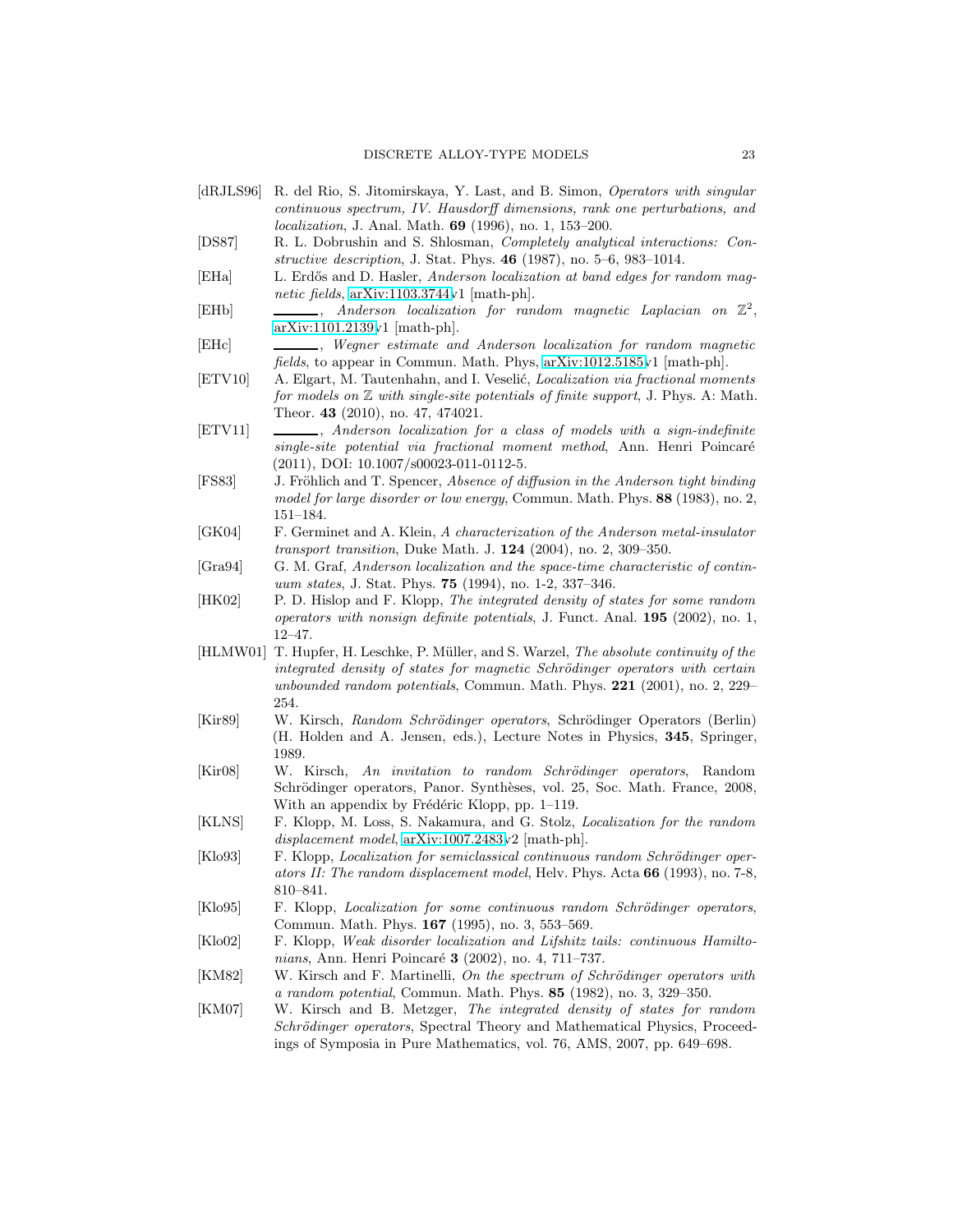- <span id="page-23-2"></span>[KN09] F. Klopp and S. Nakamura, Spectral extrema and Lifshitz tails for nonmonotonous alloy type models, Commun. Math. Phys. 287 (2009), no. 3, 1133–1143.
- <span id="page-23-9"></span>[KNNN03] F. Klopp, S. Nakamura, F. Nakano, and Y. Nomura, Anderson localization for  $2D$  discrete Schrödinger operators with random magnetic fields, Ann. Henri Poincaré 4 (2003), no. 4, 795–811.
- <span id="page-23-6"></span>[Krü] H. Krüger, *Localization for random operators with non-monotone potentials* with exponentially decaying correlations, to appear in Ann. Henri Poincaré, DOI: 10.1007/s00023-011-0130-3, [arXiv:1006.5233v](http://arxiv.org/abs/1006.5233)1 [math.SP].
- <span id="page-23-18"></span>[KSS98a] W. Kirsch, P. Stollmann, , and G. Stolz, Anderson localization for random Schrödinger operators with long range interactions, Commun. Math. Phys. 195 (1998), no. 3, 495–507.
- <span id="page-23-0"></span>[KSS98b] W. Kirsch, P. Stollmann, and G. Stolz, Localization for random perturbations of periodic Schrödinger operators, Random Oper. Stochastic Equations 6 (1998), no. 3, 241–268.
- <span id="page-23-4"></span>[KV06] V. Kostrykin and I. Veselić, On the Lipschitz continuity of the integrated density of states for sign-indefinite potentials, Math. Z. 252 (2006), no. 2, 367–392.
- <span id="page-23-16"></span>[Lev96] B. Ya. Levin, Lectures on entire functions, Translations of Mathematical Monographs, no. 150, American Mathematical Society, 1996.
- <span id="page-23-11"></span>[LPPV08] D. Lenz, N. Peyerimhoff, O. Post, and I. Veselić, Continuity properties of the integrated density of states on manifolds, Jpn. J. Math. 3 (2008), no. 1, 121–161.
- <span id="page-23-12"></span>[LPPV09] , Continuity of the integrated density of states on random length metric graphs, Math. Phys. Anal. Geom. 12 (2009), no. 3, 219–254.
- <span id="page-23-10"></span>[LPV04] D. Lenz, N. Peyerimhoff, and I. Veselić, *Integrated density of states for random* metrics on manifolds, Proc. London Math. Soc. (3) 88 (2004), no. 3, 733–752.
- <span id="page-23-17"></span>[NSV03] F. Nazarov, M. Sodin, and A. Volberg, Local dimension-free estimates for volumes of sublevel sets of analytic functions, Isr. J. Math. 133 (2003), no. 1, 269–283.
- <span id="page-23-15"></span>[PTV11] N. Peyerimhoff, M. Tautenhahn, and I. Veselić, Wegner estimate for alloy-type models with sign-changing and exponentially decaying single-site potentials, TU Chemnitz Preprint 9, June 2011.
- <span id="page-23-3"></span>[Sto00] G. Stolz, Non-monotonic random Schrödinger operators: the Anderson model, J. Math. Anal. Appl. 248 (2000), no. 1, 173–183.
- <span id="page-23-1"></span>[Sto01] P. Stollmann, Caught by disorder: Bound states in random media, Progress in Mathematical Physics, vol. 20, Birkhäuser, 2001.
- <span id="page-23-14"></span>[Sto10] G. Stolz, An introduction to the mathematics of Anderson localization, Lecture notes of the Arizona School of Analysis with Applications, 2010, to appear in Contemp. Math., [arXiv:1104.2317v](http://arxiv.org/abs/1104.2317)1 [math-ph].
- <span id="page-23-19"></span>[SW86] B. Simon and T. Wolff, Singular continuous spectrum under rank one perturbations and localization for random Hamiltonians, Commun. Pur. Appl. Math. 39 (1986), no. 1, 75–90.
- <span id="page-23-5"></span>[TV10] M. Tautenhahn and I. Veselić, Spectral properties of discrete alloy-type models, Proceedings of the XVIth International Congress on Mathematical Physics, Prague, 2009, World Scientific, 2010.
- <span id="page-23-7"></span>[Uek94] N. Ueki, On spectra of random Schrödinger operators with magnetic fields, Osaka J. Math. 31 (1994), no. 1, 177–187.
- <span id="page-23-8"></span>[Uek00] , Simple examples of Lifschitz tails in Gaussian random magnetic fields, Ann. Henri Poincaré 1 (2000), no. 3, 473-498.
- <span id="page-23-13"></span>[Uek04] , Wegner estimates and localization for Gaussian random potentials, Publ. Res. Inst. Math. Sci. 40 (2004), no. 1, 29–90.